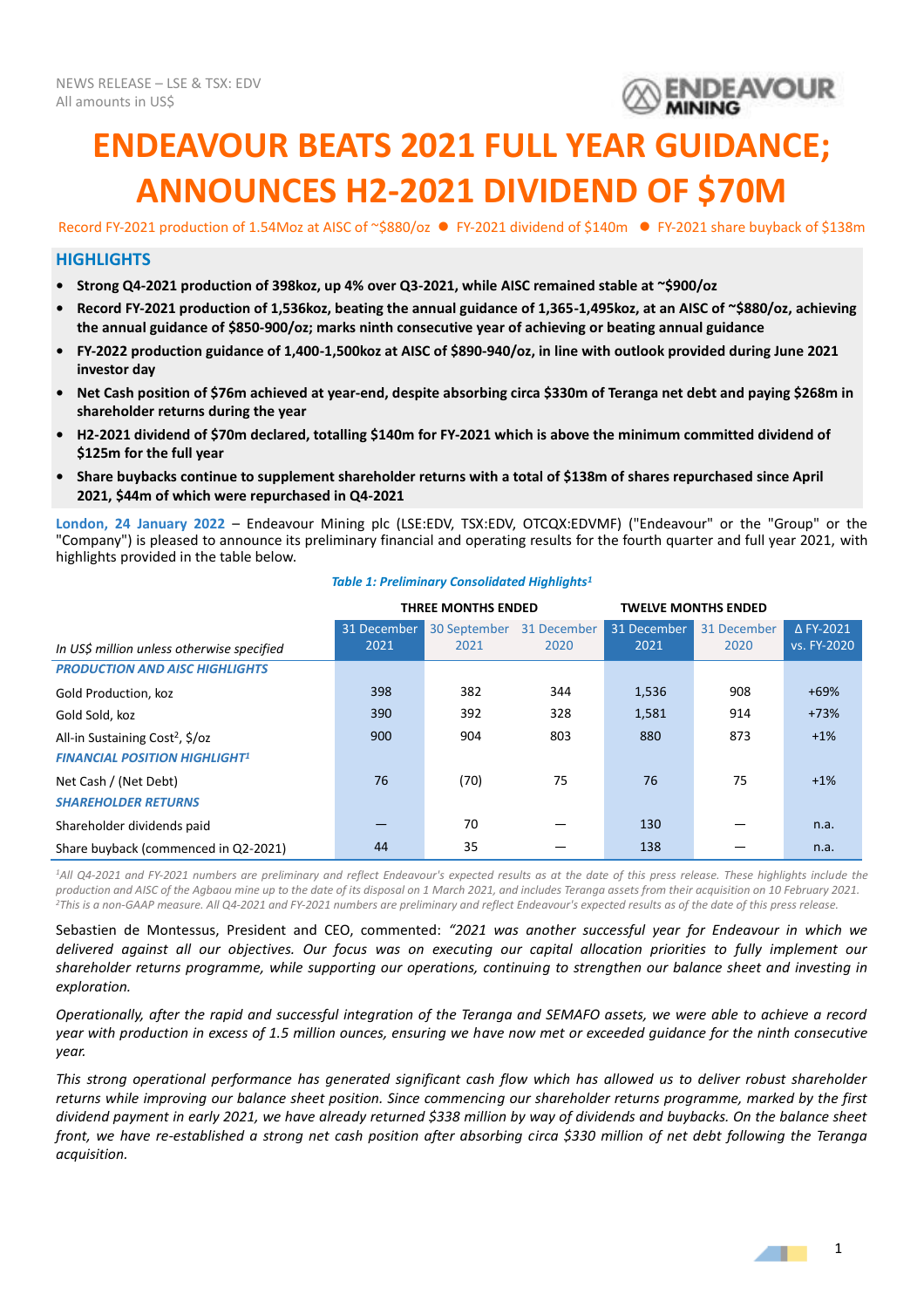*As a result, we enter 2022 with considerable momentum and we expect to deliver another strong year. We will continue to drive value for shareholders through prudent balance sheet management, cash flow generation and shareholder returns while we remain focussed on building long-term value through our key growth projects and exploration."*

## **2021 SCORECARD**

The key targets set for 2021, along with the results achieved, are summarised in the table below.

| <b>Table 2: 2021 Scorecard</b> |                                |                                         |  |  |
|--------------------------------|--------------------------------|-----------------------------------------|--|--|
|                                | 2021 TARGET                    | <b>2021 ACHIEVEMENT</b>                 |  |  |
| Production, koz                | $1,365 - 1,495$                | 1,536                                   |  |  |
| AISC, \$/oz                    | $850 - 900$                    | 880                                     |  |  |
| Leverage                       | <0.5x Net Debt/adj. EBITDA LTM | Net cash                                |  |  |
| Shareholder returns            | \$125m minimum dividend        | \$278m shareholder returns <sup>1</sup> |  |  |
| Indicated resource discoveries | 2.5Moz                         | $>3$ Moz                                |  |  |

*<sup>1</sup>FY-2021 dividend of \$140m + share buyback of \$138m for FY-2021.*

## **UPCOMING CATALYSTS**

The key upcoming expected catalysts are summarised in the table below.

#### *Table 3: Key Upcoming Catalysts*

| <b>TIMING</b> | <b>CATALYST</b>                    |                                                        |
|---------------|------------------------------------|--------------------------------------------------------|
| 16 March      | Shareholder Returns                | Payment of H2-2021 dividend                            |
| Q1-2022       | Sabodala-Massawa                   | Completion of Definitive Feasibility Study for Phase 2 |
| 01-2022       | Lafigue deposit - Fetekro property | Completion of Definitive Feasibility Study             |

# **Q4-2021 AND FY-2021 SUMMARY**

- Continued strong safety record for the Group, with a low Lost Time Injury Frequency Rate ("LTIFR") of 0.20 for FY-2021.
- FY-2021 production amounted to 1,536koz, beating the top end of the guided 1,365-1,495koz range, due to out-performance at the Houndé, Ity, Sabodala-Massawa and Mana mines. FY-2021 All-in sustaining costs ("AISC") amounted to \$880/oz, achieving the guided \$850-900/oz range in spite of inflationary pressures.

*Table 4: Preliminary Pro Forma Group Production and AISC<sup>1</sup>*

|                                             | <b>FY-2021</b> |       |                          | <b>FULL YEAR GUIDANCE</b> |
|---------------------------------------------|----------------|-------|--------------------------|---------------------------|
| Gold Production, koz                        | 1,536          | 1.365 | $\overline{\phantom{m}}$ | 1,495                     |
| All-in Sustaining Cost <sup>2</sup> , \$/oz | 880            | 850   |                          | 900                       |

<sup>1</sup>*These highlights include the production and AISC of the Agbaou mine up to the date of its disposal on 1 March 2021, and includes Teranga assets from their acquisition on 10 February 2021. All Q4-2021 and FY-2021 numbers are preliminary and reflect Endeavour's expected results as at the date of this press release. <sup>2</sup>This is a non-GAAP measure. Refer to the non-GAAP measure section of the latest available MD&A.*

- FY-2021 consolidated production from continuing operations amounted to a record 1,524koz, an increase of 721koz, or 90% over FY-2020 due to the addition of Sabodala-Massawa and Wahgnion in the first quarter of the year, full year production from Boungou and Mana (which were acquired in 2020), and stronger performances at Houndé and Ity. Over the same period, consolidated AISC from continuing operations amounted to approximately \$880/oz, an increase of \$27/oz or 3% over FY-2020 primarily due to increases at Boungou, Karma and Mana, which were partially offset by the addition of the low cost Sabodala-Massawa mine and stronger production from the lower cost Houndé and Ity mines.
- Q4-2021 consolidated production from continuing operations amounted to 398koz, an increase of 16koz or 4% over Q3-2021, as a result of stronger performance across Houndé, Mana and Wahgnion. AISC from continuing operations remained stable at \$900/oz as higher costs at Boungou, Karma and Mana were partially offset by lower costs at the flagship Sabodala-Massawa, Ity and Houndé assets.
- The Group's realised gold price from continuing operations was \$1,787/oz and \$1,773/oz for Q4-2021 and FY-2021 respectively, inclusive of the Sabodala-Massawa and Karma gold streams.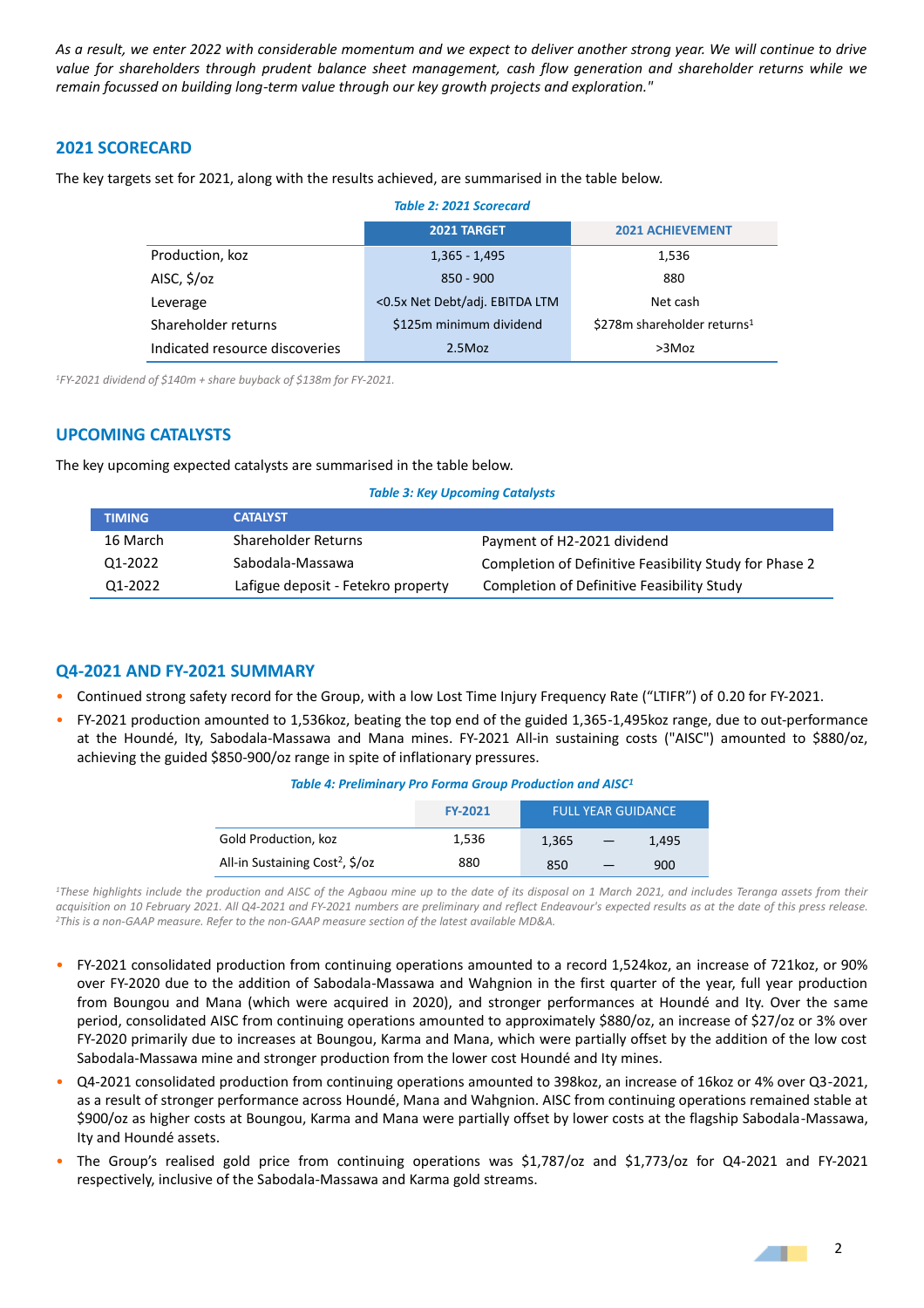#### *Table 5: Consolidated Group Production<sup>1</sup>*

|                                       |             | THREE MONTHS ENDED |             | <b>TWELVE MONTHS ENDED</b> |             |
|---------------------------------------|-------------|--------------------|-------------|----------------------------|-------------|
|                                       | 31 December | 30 September       | 31 December | 31 December                | 31 December |
| (All amounts in koz, on a 100% basis) | 2021        | 2021               | 2020        | 2021                       | 2020        |
| Boungou                               | 35          | 41                 | 64          | 174                        | 94          |
| Hounde                                | 77          | 70                 | 101         | 293                        | 277         |
| lty                                   | 60          | 61                 | 61          | 272                        | 213         |
| Karma                                 | 20          | 21                 | 28          | 88                         | 98          |
| Mana                                  | 54          | 49                 | 61          | 205                        | 121         |
| Sabodala-Massawa                      | 105         | 106                |             | 345                        |             |
| Wahgnion                              | 47          | 34                 |             | 147                        |             |
| PRODUCTION FROM CONTINUING OPERATIONS | 398         | 382                | 315         | 1,524                      | 803         |
| Agbaou                                |             |                    | 28          | 13                         | 105         |
| <b>GROUP PRODUCTION</b>               | 398         | 382                | 344         | 1,536                      | 908         |

#### *Table 6: Consolidated All-In Sustaining Costs<sup>1</sup>*

|                                 | <b>THREE MONTHS ENDED</b> |                      |                     | <b>TWELVE MONTHS ENDED</b> |                     |  |
|---------------------------------|---------------------------|----------------------|---------------------|----------------------------|---------------------|--|
| (All amounts in US\$/oz)        | 31 December<br>2021       | 30 September<br>2021 | 31 December<br>2020 | 31 December<br>2021        | 31 December<br>2020 |  |
| Boungou                         | 825                       | 800                  | 532                 | 800                        | 609                 |  |
| Hounde                          | 875                       | 921                  | 612                 | 845                        | 836                 |  |
| Ity                             | 855                       | 915                  | 1,054               | 835                        | 808                 |  |
| Karma                           | 1,300                     | 1,259                | 1,132               | 1,195                      | 1,007               |  |
| Mana                            | 1,120                     | 1,029                | 802                 | 1,025                      | 854                 |  |
| Sabodala-Massawa                | 590                       | 655                  |                     | 645                        |                     |  |
| Wahgnion                        | 1,065                     | 1,097                | –                   | 995                        |                     |  |
| Corporate G&A                   | 30                        | 23                   | 28                  | 25                         | 29                  |  |
| AISC FROM CONTINUING OPERATIONS | 900                       | 904                  | 779                 | 880                        | 853                 |  |
| Agbaou                          |                           |                      | 1,066               | 1,130                      | 1,027               |  |
| <b>GROUP AISC</b>               | 900                       | 904                  | 803                 | 880                        | 873                 |  |

*<sup>1</sup>This is a non-GAAP measure. All Q4-2021 and FY-2021 numbers are preliminary and reflect our expected results as of the date of this press release.*

## **SHAREHOLDER RETURNS PROGRAMME**

- Endeavour has implemented a shareholder returns programme that is composed of a minimum progressive dividend of \$125 million, \$150 million and \$175 million for FY-2021, FY-2022, and FY-2023 respectively, that may be supplemented with additional dividends and buybacks, providing the prevailing gold price remains above \$1,500/oz and that Endeavour's leverage remains below 0.5x Net Debt / adjusted EBITDA.
- Endeavour is pleased to announce its H2-2021 interim dividend of \$70 million or \$0.28 per share based on its current issued share capital, totaling \$140 million or \$0.57 per share for FY-2021, which represents \$15 million more than the minimum dividend commitment, reiterating Endeavour's strong focus on paying supplemental shareholder returns.
- The ex-dividend date for the interim dividend will be 10 February 2022 and the record date will be 11 February 2022. The dividend will be paid on or about 16 March 2022 (the "Payment Date"). Shareholders of shares traded on the Toronto Stock Exchange will receive dividends in Canadian Dollars ("CAD"), but can elect to receive United States Dollars ("USD"). Shareholders of shares traded on the London Stock Exchange will receive dividends in USD, but can elect to receive Pounds Sterling ("GBP"). Certificated shareholders will receive dividends in USD but can elect to receive dividends in GBP or CAD. Currency elections must be made by shareholders prior to 17:00 GMT on 25 February 2022. Dividends will be paid in the default or elected currency on the Payment Date, at the prevailing USD:CAD and USD:GBP exchange rates on 1 March 2022. This dividend does not qualify as an "eligible dividend" for Canadian income tax purposes. The tax consequences of the dividend will be dependent on the particular circumstances of a shareholder.
- Shareholder returns are being supplemented through the Company's share buyback programme. A total of \$138 million, or 6.0 million shares have been repurchased from the start of the buyback programme on 9 April 2021 until year-end 2021, of which \$44 million or 1.9 million shares were repurchased in Q4-2021.
- As shown in the table below, since the launch of the Company's shareholder returns programme in early 2021, a cumulative \$338 million (including the upcoming H2-2021 dividend) has been delivered to shareholders in the form of dividends and share buybacks.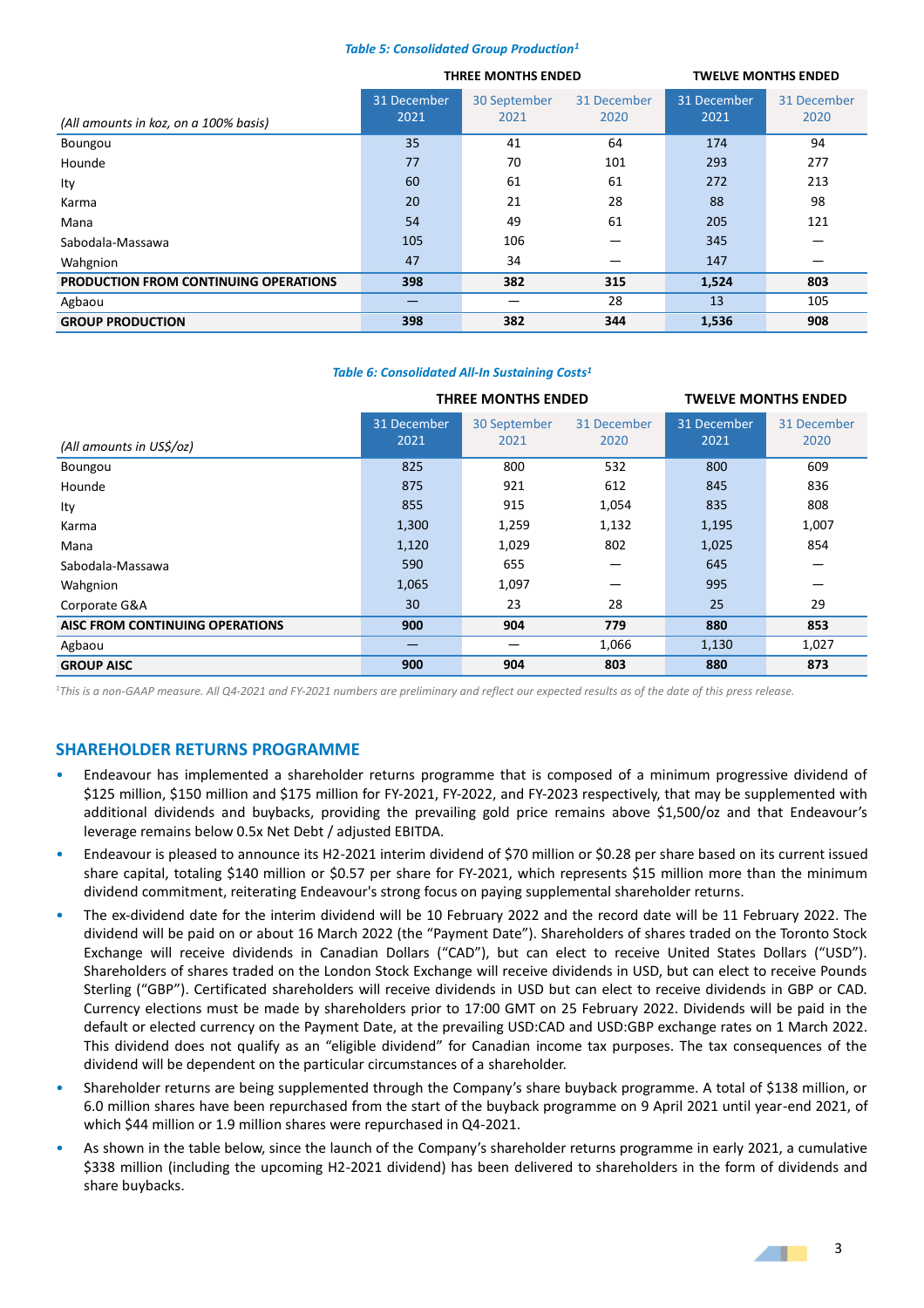#### *Table 7: Cumulative Shareholder Returns Delivered*

|                                         | <b>TOTAL SHAREHOLDER</b><br><b>RETURNS, \$m</b> |
|-----------------------------------------|-------------------------------------------------|
| FY-2020 dividend (paid in Q1-2021)      | 60                                              |
| H1-2021 dividend (paid in Q3-2021)      | 70                                              |
| $H2-2021$ dividend (payable in Q1-2022) | 70                                              |
| <b>TOTAL DIVIDENDS</b>                  | 200                                             |
| Share Buyback (bought in FY-2021)       | 138                                             |
| <b>TOTAL SHAREHOLDER RETURNS</b>        | 338                                             |

## **FINANCIAL POSITION & LIQUIDITY**

• A net cash position of \$76 million was achieved at year end, despite absorbing approximately \$332 million of net debt from Teranga in Q1-2021 and paying \$130 million in dividends and \$138 million in share buybacks during the year. During Q4- 2021, net debt improved by \$146 million compared to the prior quarter, despite completing \$44 million of share buybacks during the quarter.

#### *Table 8: Net Debt Position<sup>1</sup>*

| In US\$ million unless otherwise specified. | 31 December 2021 | 30 September 2021 | 31 December 2020 |
|---------------------------------------------|------------------|-------------------|------------------|
| Cash and cash equivalents                   | 906              | 760               | 645              |
| Cash included in assets held for sale       |                  |                   | 70               |
| Corporate bond                              | (500)            |                   |                  |
| Convertible senior bond                     | (330)            | (330)             | (330)            |
| Drawn portion of revolving credit facility  |                  | (500)             | (310)            |
| NET CASH / (NET DEBT) POSITION              | 76               | (70)              | 75               |

*<sup>1</sup> All Q4-2021 and FY-2021 numbers are preliminary and reflect our expected results as of the date of this press release.*

- During Q4-2021, the Company completed an offering of \$500 million in fixed rate senior notes with an interest rate of 5% due in 2026. The proceeds were used to repay its existing loan facilities. The Company also entered into a new \$500 million revolving credit facility which remained undrawn on 31 December 2021.
- At 31 December 2021, Endeavour's available sources of financing and liquidity remained strong at approximately \$1.4 billion, which included approximately \$906 million from its current cash position and \$500 million in undrawn funds from its revolving credit facility.
- The Company's significant cash position and other sources of liquidity provide the financial flexibility should it consider to settle the outstanding convertible bond in cash.
- Given the Company's significant cash flow generation capacity and liquidity available, it has headroom to continue its attractive shareholder return programme while being able to fund its growth. In order to protect Endeavour against gold price volatility during its upcoming construction phase, the Company entered into a revenue protection programme for a portion of its production for 2022 and 2023. This is structured as a low premium collar with a put price of \$1,750 per ounce and a call price of \$2,100 per ounce for a total of approximately 600,000 ounces, or 75,000 ounces of production per quarter, from Q1-2022 until Q4-2023. The premium for the collar of \$10 million was paid in Q4-2021. In addition, the Company entered into a forward sales contract for approximately 520,000 ounces of production in 2022 and 120,000 ounces of production in 2023 at average gold price of \$1,831 per ounce and \$1,828 per ounce respectively. 2022 forward sales are weighted towards Q1-2022 with 44% of froward sales, and the remainder equally weighted through the rest of the year.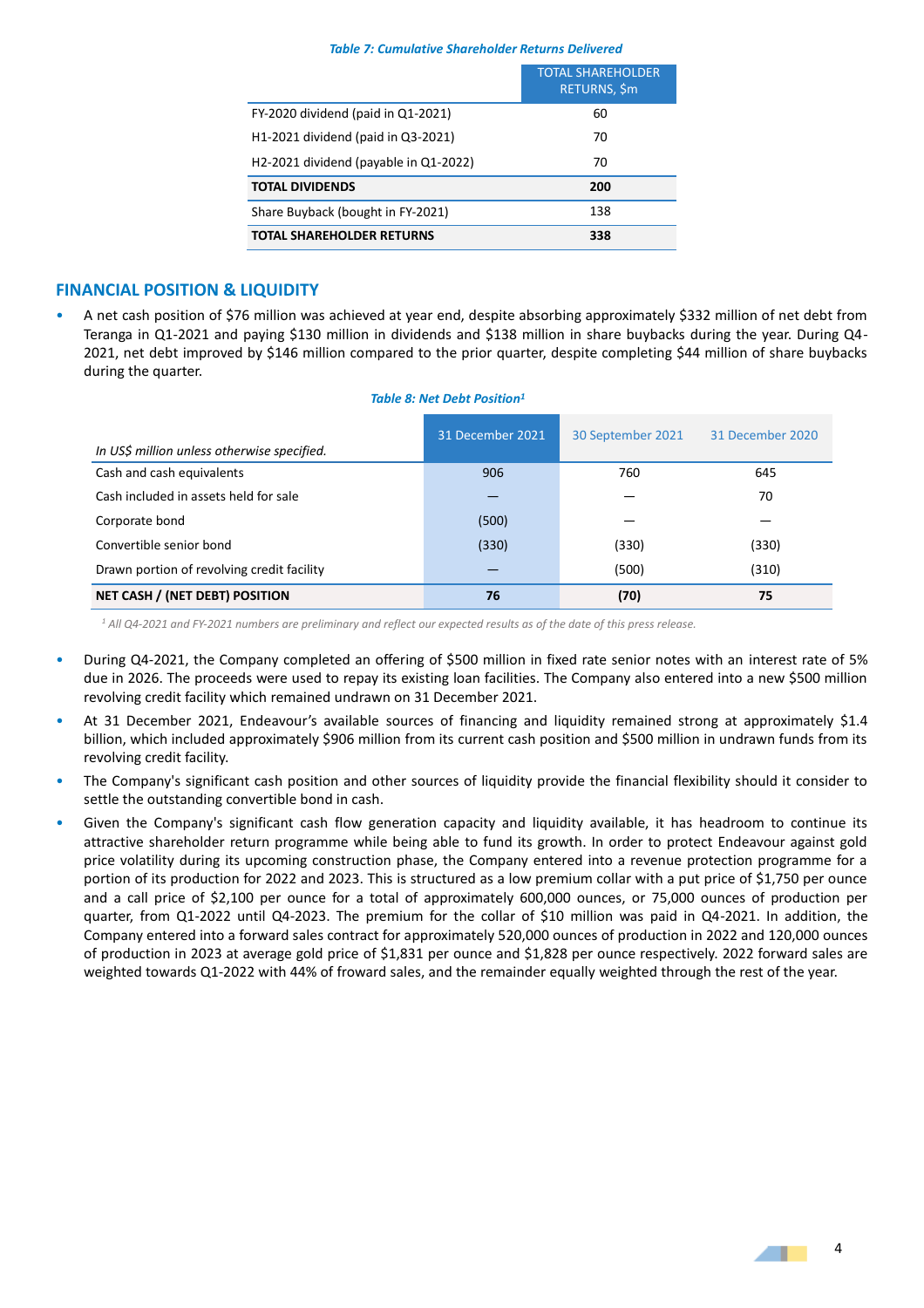## **2022 OUTLOOK**

**•** Following the strong 2021 performance which resulted in beating the guidance of 1,365-1,495koz at an AISC of \$850-900/oz, 2022 production is expected to amount to 1,400-1,500koz at an AISC of \$890-940/oz. Guidance is in line with the outlook provided during the June 2021 investor day despite global inflationary pressures which were partially offset by cost, procurement, and operational optimisation programmes, as well as realised benefits from larger production at the lower cost flagship mines. More details on individual mine guidance have been provided in the below sections.

#### *Table 9: Production 2022 Guidance<sup>1</sup>*

| (All amounts in koz, on a 100% basis) | 2021 ACTUALS | <b>2022 FULL-YEAR GUIDANCE</b> |                          |       |
|---------------------------------------|--------------|--------------------------------|--------------------------|-------|
| Boungou                               | 174          | 130                            |                          | 140   |
| Houndé                                | 293          | 260                            | —                        | 275   |
| Ity                                   | 272          | 255                            | $\overline{\phantom{0}}$ | 270   |
| Karma                                 | 88           | 85                             | $\qquad \qquad$          | 100   |
| Mana                                  | 205          | 170                            | $\qquad \qquad$          | 190   |
| Sabodala-Massawa                      | 345          | 360                            | $\overline{\phantom{0}}$ | 375   |
| Wahgnion                              | 147          | 140                            |                          | 150   |
| <b>GROUP PRODUCTION<sup>2</sup></b>   | 1,524        | 1,400                          |                          | 1,500 |

*<sup>1</sup>All FY-2021 numbers are preliminary and reflect Endeavour's expected results as at the date of this press release. <sup>2</sup>2021 actuals exclude production from the Agbaou mine, which was divested on 1 March 2021.*

#### *Table 10: AISC 2022 Guidance<sup>1</sup>*

|                               | <b>2021 ACTUALS</b> | <b>2022 FULL-YEAR GUIDANCE</b> |                          |       |
|-------------------------------|---------------------|--------------------------------|--------------------------|-------|
| (All amounts in US\$/oz)      |                     |                                |                          |       |
| Boungou                       | 800                 | 900                            |                          | 1,000 |
| Houndé                        | 845                 | 875                            | $\overline{\phantom{0}}$ | 925   |
| Ity                           | 835                 | 850                            |                          | 900   |
| Karma                         | 1,195               | 1,200                          | $\qquad \qquad -$        | 1,250 |
| Mana                          | 1,025               | 1,000                          | $\qquad \qquad -$        | 1,100 |
| Sabodala-Massawa              | 645                 | 675                            | $\overline{\phantom{0}}$ | 725   |
| Wahgnion                      | 995                 | 1,050                          | $\overline{\phantom{m}}$ | 1,150 |
| Corporate G&A                 | 25                  |                                | 30                       |       |
| <b>GROUP AISC<sup>2</sup></b> | 880                 | 890                            |                          | 940   |

*<sup>1</sup>This is a non-GAAP measure. Refer to the non-GAAP measure section of the most recent MD&A for Endeavour. All FY-2021 numbers are preliminary and reflect Endeavour's expected results as at the date of this press release. <sup>2</sup>2021 actuals exclude production from the Agbaou mine, which was divested on 1 March 2021.*

• Sustaining and non-sustaining capital spend is expected to decrease by approximately \$40 million in 2022 compared to 2021. As detailed in the table below, sustaining capital for 2022 is expected to amount to \$170 million, compared to a spend of \$167 million in 2021. Non-sustaining capital for 2022 is expected to amount to \$179 million compared to a spend of \$214 million in 2021. More details on individual mine capital expenditures have been provided in the mine sections below.

#### *Table 11: Sustaining Mine Capital Expenditure 2022 Guidance<sup>1</sup>*

| (All amounts in US\$m)                     | <b>2021 ACTUALS</b> | 2022 FULL-YEAR<br><b>GUIDANCE</b> |
|--------------------------------------------|---------------------|-----------------------------------|
| Boungou                                    | 18                  | 15                                |
| Houndé                                     | 49                  | 44                                |
| Ity                                        | 24                  | 20                                |
| Karma                                      | 1                   | $\mathbf{1}$                      |
| Mana                                       | 13                  | 7                                 |
| Sabodala-Massawa                           | 50                  | 63                                |
| Wahgnion                                   | 12                  | 20                                |
| TOTAL SUSTAINING MINE CAPITAL EXPENDITURES | 167                 | 170                               |

*<sup>1</sup>All FY-2021 numbers are preliminary and reflect Endeavour's expected results as at the date of this press release.*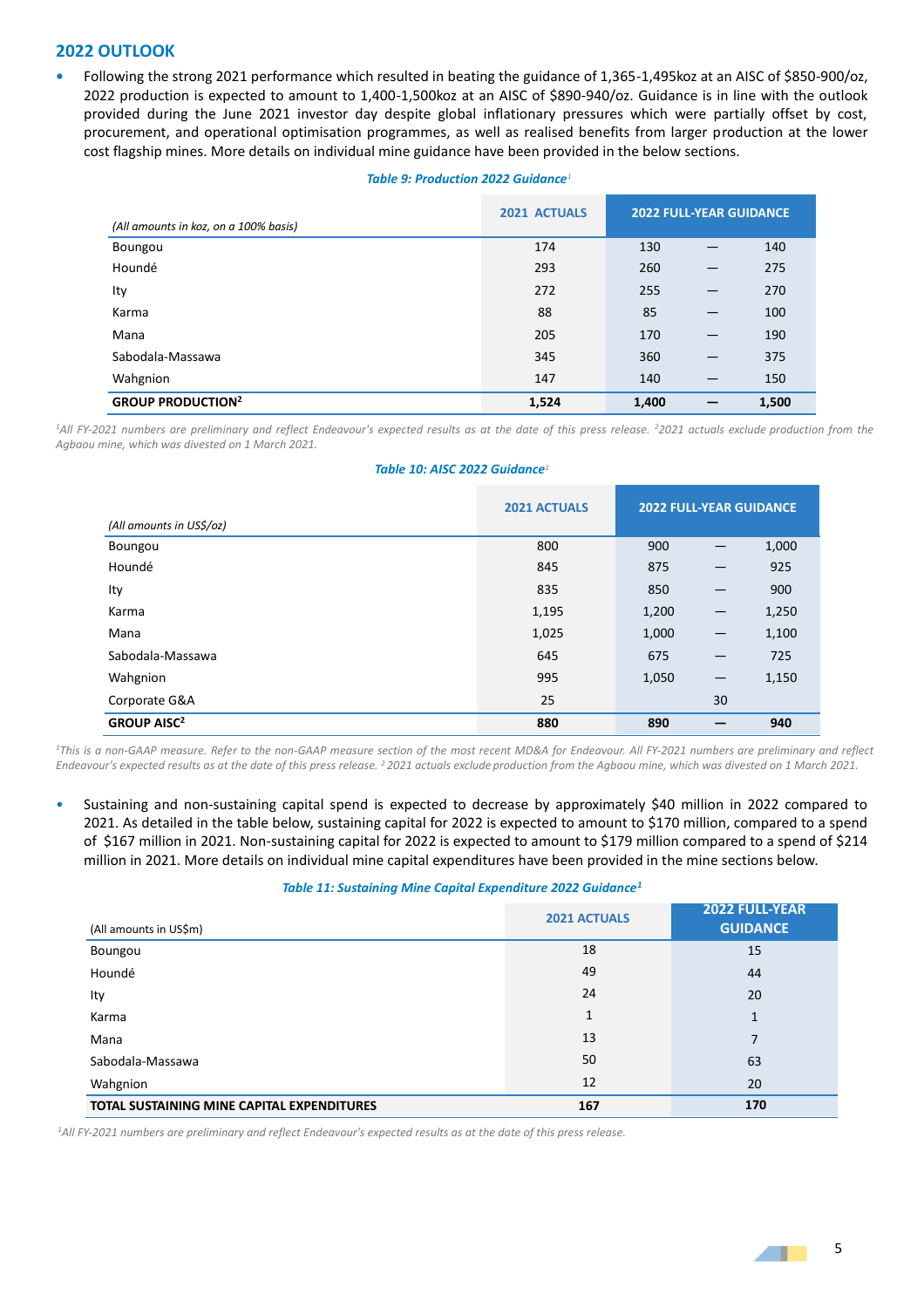#### *Table 12: Non-sustaining Mine Capital Expenditure 2022 Guidance<sup>1</sup>*

| (All amounts in US\$m)                         | <b>2021 ACTUALS</b> | 2022 FULL-YEAR<br><b>GUIDANCE</b> |
|------------------------------------------------|---------------------|-----------------------------------|
| Boungou                                        | 23                  | 19                                |
| Houndé                                         | 17                  | 18                                |
| Ity                                            | 35                  | 29                                |
| Karma                                          | 5                   | 6                                 |
| Mana                                           | 63                  | 40                                |
| Sabodala-Massawa                               | 34                  | 34                                |
| Wahgnion                                       | 28                  | 23                                |
| Non-mining                                     | 10                  | 10                                |
| TOTAL NON-SUSTAINING MINE CAPITAL EXPENDITURES | 214                 | 179                               |

*<sup>1</sup>All FY-2021 numbers are preliminary and reflect Endeavour's expected results as at the date of this press release* 

- An initial growth capital spend of \$6 million has been approved for 2022, relating to the addition of a leach tank at Sabodala-Massawa and various study work across other assets. The Company expects to provide an update for its growth capital spend in the coming months, following the completion of the upcoming Definitive Feasibility Studies.
- As detailed in the table below, exploration will continue to be a strong focus in 2022 with a company-wide exploration budget of \$80 million.

|                           | <b>2022 GUIDANCE</b> | <b>2022 ALLOCATION</b> |
|---------------------------|----------------------|------------------------|
| Sabodala-Massawa mine     | 15                   | 19%                    |
| Hounde mine               | 14                   | 18%                    |
| Other greenfield projects | 15                   | 19%                    |
| Ity mine                  | 10                   | 13%                    |
| Wahgnion mine             | 9                    | 11%                    |
| Lafigue project           | 7                    | 9%                     |
| Mana mine                 | 6                    | 8%                     |
| Boungou mine              | 4                    | 4%                     |
| Karma mine                | 0                    | $-\%$                  |
| <b>Total</b>              | \$80 million         | 100%                   |

#### *Table 13: Exploration 2022 Guidance<sup>1</sup>*

*1Approximately 50% is expected to be classified as expensed and 50% as non-sustaining capital* 

 $\blacksquare$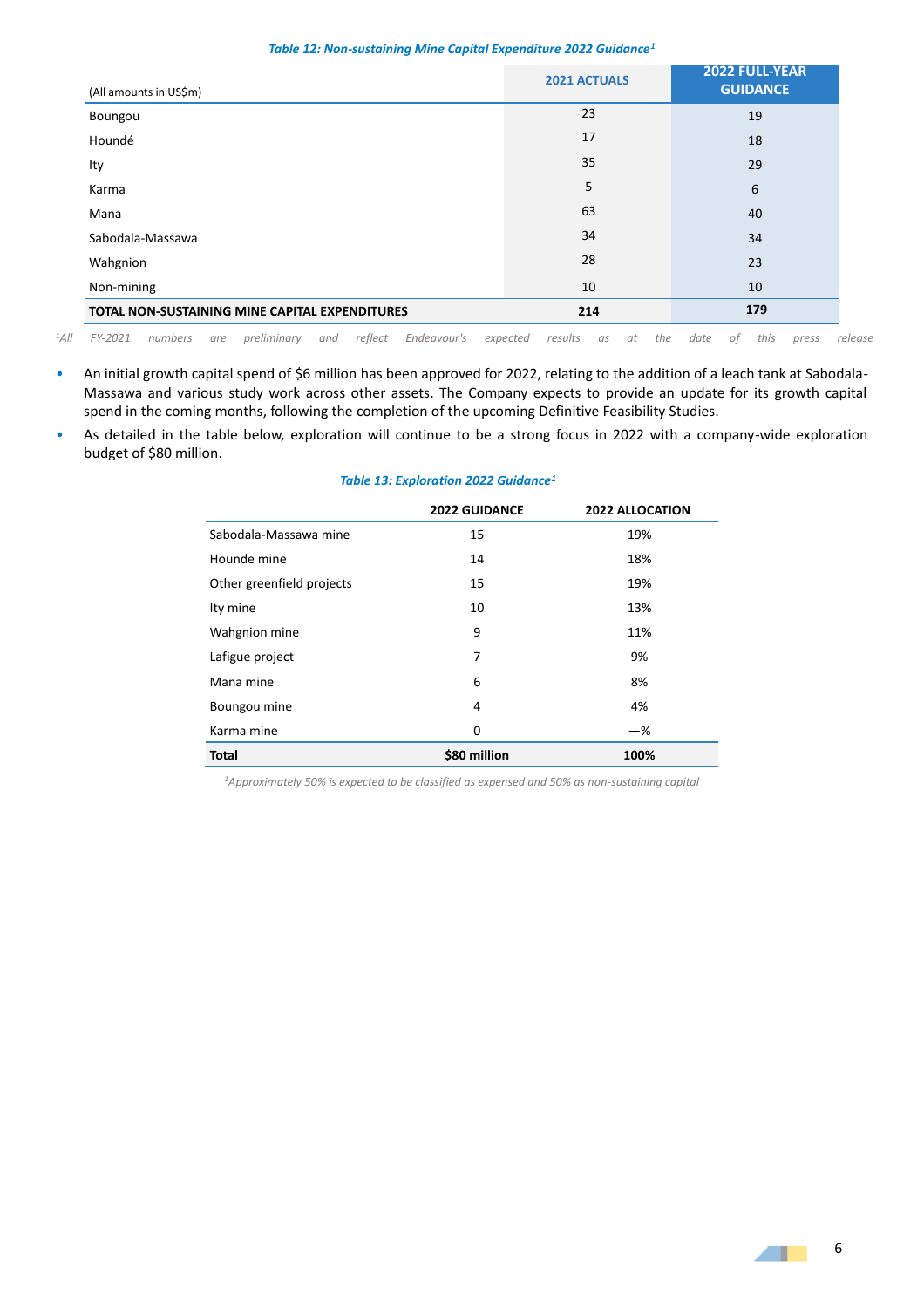## **OPERATIONAL DETAILS BY MINE**

# **Boungou Mine, Burkina Faso**

#### *Table 14: Boungou Performance Indicators<sup>1</sup>*

| <b>For The Period Ended</b>   | Q4-2021 | Q3-2021 | Q4-2020 | <b>FY-2021</b> | <b>FY-2020</b> |
|-------------------------------|---------|---------|---------|----------------|----------------|
| Tonnes ore mined, kt          | 301     | 539     | 335     | 1,437          | 459            |
| Total tonnes mined, kt        | 4,294   | 7,126   | 2,240   | 26,439         | 2,534          |
| Strip ratio (incl. waste cap) | 13.27   | 12.22   | 5.69    | 17.40          | 4.53           |
| Tonnes milled, kt             | 352     | 349     | 333     | 1,352          | 641            |
| Grade, g/t                    | 3.36    | 3.76    | 6.92    | 4.07           | 5.10           |
| Recovery rate, %              | 95      | 95      | 96      | 95             | 95             |
| <b>PRODUCTION, KOZ</b>        | 35      | 41      | 64      | 174            | 94             |
| Total cash cost/oz            | 777     | 717     | 513     | 695            | 592            |
| AISC/OZ                       | 825     | 800     | 532     | 800            | 609            |

*<sup>1</sup>All Q4-2021 and FY-2021 numbers are preliminary and reflect Endeavour's expected results as at the date of this press release.*

#### **Q4-2021 vs Q3-2021 Insights**

- Production decreased due to a lower mined and processed grade while throughput and recovery rate remained fairly flat.
	- Total ore tonnes mined decreased due to a focus on the planned pre-stripping activities at the East Pit in order to open up access to ore in 2022.
	- Tonnes milled remained at high level due to enhancements made to the SAG mill, pebble crusher and the vertical tower mill earlier in the year.
	- Processed grade decreased in line with the mining sequence as a result of mining in low grade areas of the West Pit.
- AISC increased due to lower ounces sold which was offset by lower sustaining capital and lower operating costs.

#### **FY-2021 Performance**

- FY-2021 production of 174koz was slightly below the guided 180-200koz range as a result of lower processed grades. AISC of \$800/oz was in line with the outlook provided in Q3-2021, which stated that AISC are expected to continue to trend above the guided \$690 - 740/oz range as a result of higher fuel prices and increased security costs.
- FY-2021 production was significantly above FY-2020 due to the benefit of consolidating a full year of operations and the restart of mining at Boungou in Q4-2020. AISC of \$800/oz was higher than FY-2020, as the prior year period benefitted from the processing of higher grade stockpiled ore after the re-start of mining operations.

## **2022 Outlook**

- Boungou is expected to produce between 130-140koz in 2022 at an AISC of between \$900-1,000/oz.
- Mining activities in H1-2022 will focus on waste stripping and ore extraction from the East pit in addition to waste stripping in the West pit. In H2-2022, stripping activities will continue in both pits, while ore will be sourced mainly from the West pit.
- Mill throughput is expected to remain broadly consistent with the 2021 performance while grades are expected to decline in line with the life of mine schedule.
- Sustaining capital expenditure is expected to decrease from approximately \$18 million in 2021 to \$15 million in 2022 mainly due to reduced stripping at the West pit in 2022.
- Non-sustaining capital expenditure is expected to decrease to approximately \$19 million in 2022 compared to \$23 million in 2021, with 2022 relating primarily to a significant cut back at the East pit.

**ALL**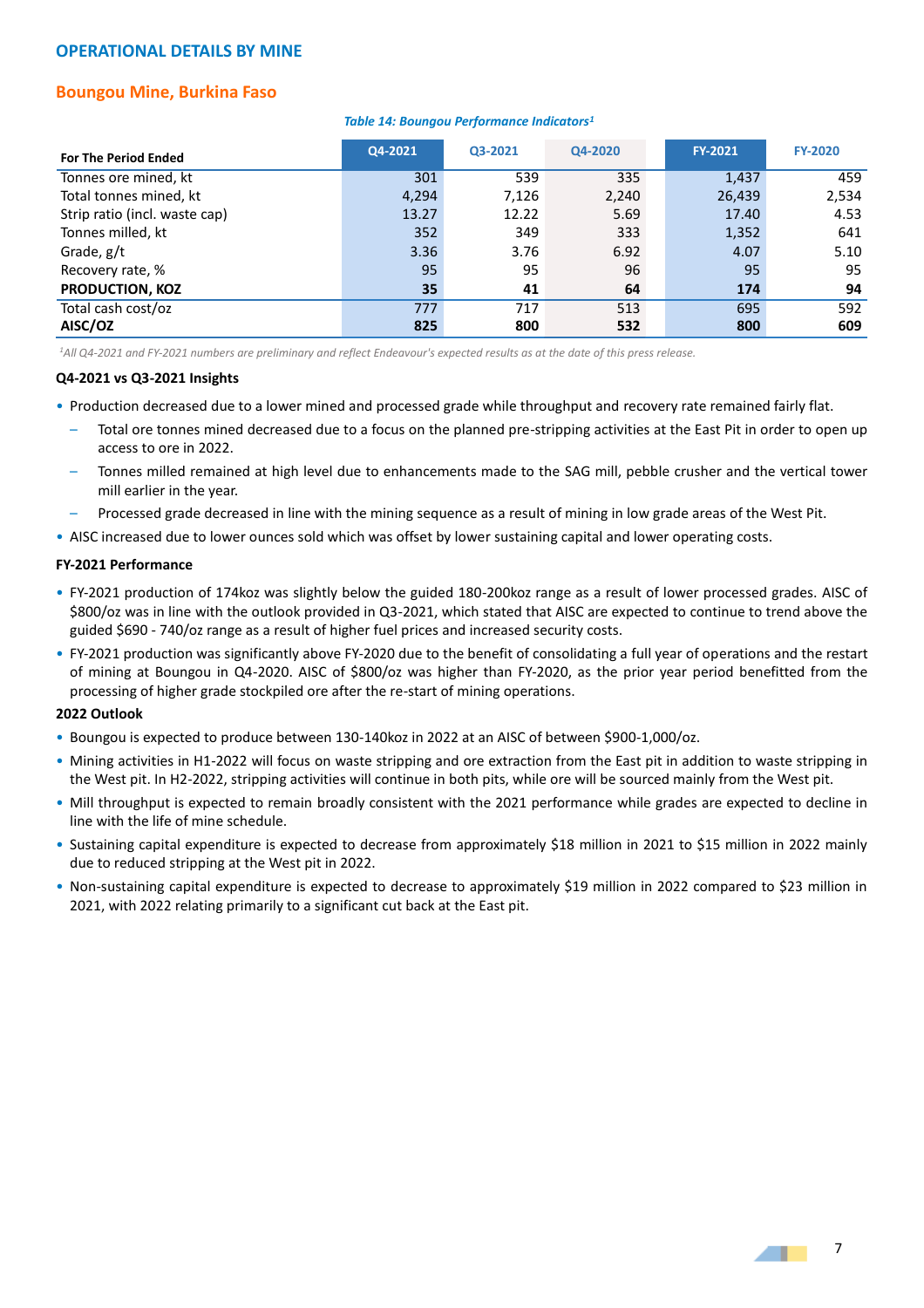## **Houndé Mine, Burkina Faso**

#### *Table 15: Houndé Performance Indicators<sup>1</sup>*

| <b>For The Period Ended</b>   | Q4-2021 | Q3-2021 | Q4-2020 | <b>FY-2021</b> | <b>FY-2020</b> |
|-------------------------------|---------|---------|---------|----------------|----------------|
| Tonnes ore mined, kt          | 777     | 596     | 2,120   | 4,397          | 5,324          |
| Total tonnes mined, kt        | 12,297  | 11,966  | 10,741  | 49,917         | 43,495         |
| Strip ratio (incl. waste cap) | 14.83   | 19.07   | 4.07    | 10.35          | 7.17           |
| Tonnes milled, kt             | 1,226   | 1,142   | 1,117   | 4,622          | 4,228          |
| Grade, g/t                    | 2.05    | 2.11    | 3.06    | 2.13           | 2.21           |
| Recovery rate, %              | 94      | 92      | 94      | 92             | 93             |
| <b>PRODUCTION, KOZ</b>        | 77      | 70      | 101     | 293            | 277            |
| Total cash cost/oz            | 684     | 631     | 541     | 675            | 703            |
| AISC/OZ                       | 875     | 921     | 612     | 845            | 836            |

*<sup>1</sup>All Q4-2021 and FY-2021 numbers are preliminary and reflect Endeavour's expected results as at the date of this press release.*

#### **Q4-2021 vs Q3-2021 Insights**

- Production increased due to the higher recovery rates as well as the increased mill tonnage despite the lower grade milled.
	- Tonnes of ore mined significantly increased due to increased oxide ore mined in the Kari area, as ore mining commenced in the Kari West pit, which allowed for greater machine efficiency. In H2-2021, ore tonnes mined were significantly lower than tonnes milled as a greater focus was placed on waste extraction activities at Kari Pump, Vindaloo Main and Kari West, taking advantage of the flexibility provided by the available ore stockpiles.
	- Tonnes milled increased as the plant feed was made up of predominantly oxide ore from the Kari Pump and Kari West pits, supplemented by fresh materials from the Vindaloo deposit and stockpiles.
	- Average processed grades slightly decreased despite higher grades mined at Kari Pump mainly due to supplemental feed being sourced from lower grade stockpiles.
	- Recovery rates increased due to the higher proportion of oxide ore processed from Kari Pump and Kari West.
- AISC decreased primarily due to lower sustaining capital expenditure as well as lower unit processing cost on account of increased oxide material milled, which lowered grinding media costs and reagent consumption. This overall decrease was partially offset by higher mining costs associated with longer hauling cycle times from the Kari Pump and Kari West pits.

#### **FY-2021 Performance**

- Production for 2021 totalled 293koz, beating the guided 230-250koz range driven by mining efficiencies at the Kari area pits enabling access to greater volumes of high grade oxide ore. AISC amounted to approximately \$845/oz, well below the guided \$865-895/oz range due to the benefit of higher production.
- Production increased compared to the prior year due to higher throughput as a greater proportion of oxide ore from Kari Pump was milled. This was partially offset by slightly lower grades and recoveries. AISC of \$845/oz remained broadly in line with the prior year.

#### **2022 Outlook**

- Following a record 2021 performance, Houndé is expected to produce between 260-275koz in 2022 at AISC of \$875-925/oz.
- Mining activities in 2022 will focus on Vindaloo Main, Kari Pump and Kari West. In H1-2022, ore will primarily be mined from Kari Pump, supplemented by Vindaloo Main, while stripping is underway at Kari West. In H2-2022, ore will be mined from Kari Pump and Kari West, once stripping has been completed. Mill throughput and recoveries are expected to decline slightly in 2022 due to changes in the ore blend.
- Sustaining capital expenditure is expected to decrease from \$49 million in 2021 to approximately \$44 million in 2022, with 2022 expenditure relating mainly to waste extraction and fleet re-builds.
- Non-sustaining capital expenditure is expected to remain broadly consistent with the \$17 million in 2021 at approximately \$18 million in 2022. The 2022 expenditures are mainly related to stripping, compensation, resettlement and associated mine infrastructure in the Kari area.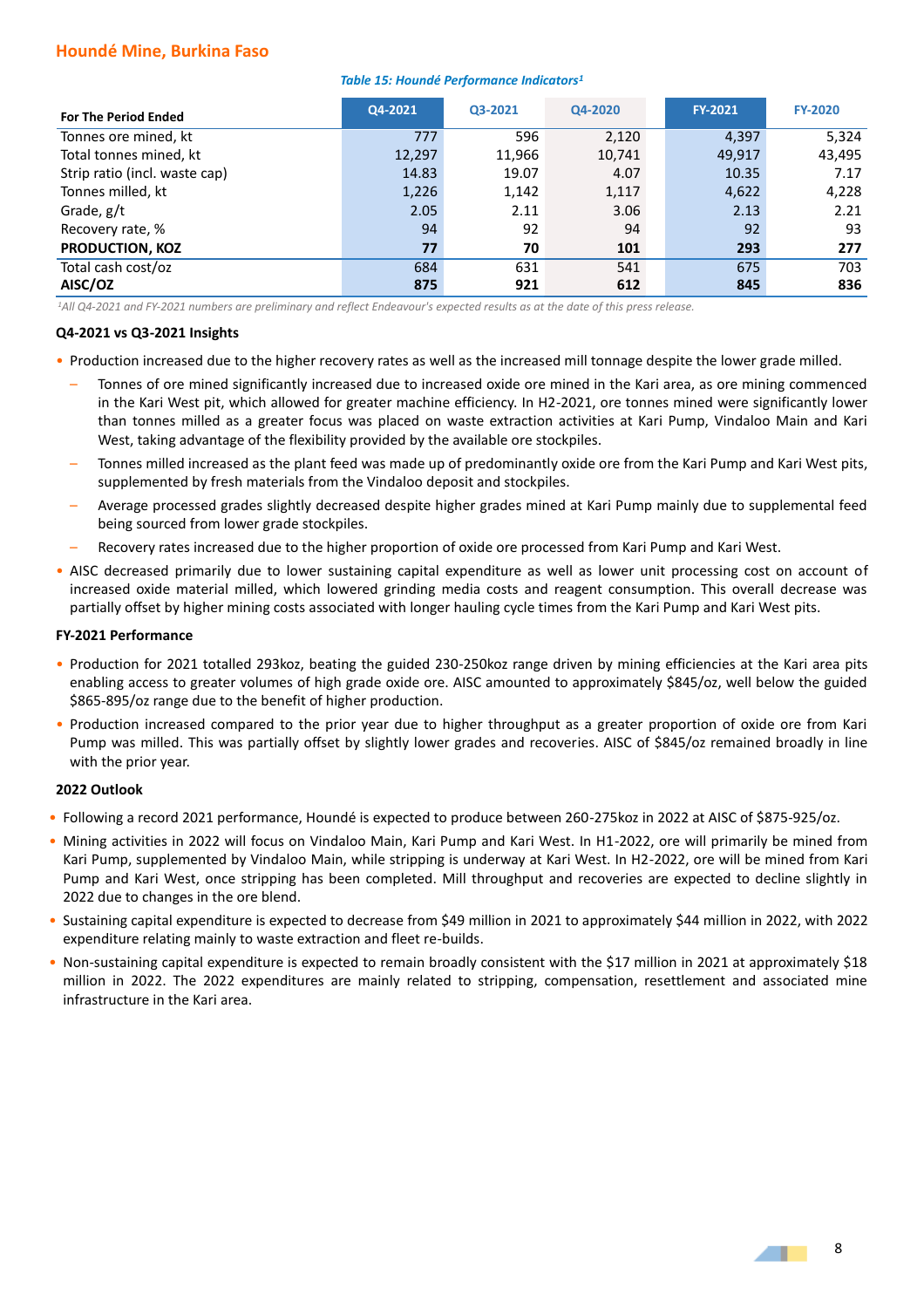# **Ity Mine, Côte d'Ivoire**

#### *Table 16: Ity Performance Indicators<sup>1</sup>*

| <b>For The Period Ended</b>   | Q4-2021 | Q3-2021 | Q4-2020 | <b>FY-2021</b> | <b>FY-2020</b> |
|-------------------------------|---------|---------|---------|----------------|----------------|
| Tonnes ore mined, kt          | 2,234   | 1,690   | 2,660   | 7,906          | 8,571          |
| Total tonnes mined, kt        | 6,624   | 5,576   | 6,546   | 24,950         | 23,469         |
| Strip ratio (incl. waste cap) | 1.97    | 2.30    | 1.46    | 2.16           | 1.74           |
| Tonnes milled, kt             | 1,624   | 1,530   | 1,456   | 6,248          | 5,353          |
| Grade, g/t                    | 1.50    | 1.50    | 1.72    | 1.67           | 1.57           |
| Recovery rate, %              | 77      | 83      | 76      | 80             | 79             |
| <b>PRODUCTION, KOZ</b>        | 60      | 61      | 61      | 272            | 213            |
| Total cash cost/oz            | 749     | 828     | 989     | 749            | 765            |
| AISC/OZ                       | 855     | 915     | 1,054   | 835            | 808            |

*<sup>1</sup>All Q4-2021 and FY-2021 numbers are preliminary and reflect Endeavour's expected results as at the date of this press release.*

#### **Q4-2021 vs Q3-2021 Insights**

- Production remained consistent with the prior quarter as higher mill throughput was offset by lower recovery rates, while grades processed remained flat.
	- Tonnes of ore mined increased due to lower strip ratios at the Daapleu, Walter and Colline Sud pits as well as increased mining at the Ity, Le Plaque pits and the Heap Dump.
	- Tonnes milled increased due to the processing of supplemental oxide ore through the surge bin, despite the milling of a higher proportion of the high grade fresh ore from the Daapleu pit.
	- Recovery rates decreased due to the lower recovery rates associated with the higher grade fresh ore from the Daapleu pit.
- AISC per ounce decreased due to a lower strip ratio, lower unit mining cost as a result of decreased drill and blast cost, and lower unit processing cost on account of increased power supply from the national grid.

#### **FY-2021 Performance**

- FY-2021 production totalled 272koz which was above the guided 230-250koz range driven by a combination of higher throughput and grade. AISC of \$835/oz was in line with the guided of \$800-850/oz range.
- Production increased significantly compared to 2020 as a result of an increase in throughput due to improvements in plant operating and maintenance strategies and continued use of the surge bin providing supplemental oxide ore. AISC increased compared to the prior year due to less ore stockpiling and increased sustaining capital that mainly related to waste stripping at the Ity, Bakatouo, Walter and Colline Sud pits.

#### **2022 Outlook**

- Ity is expected to produce between 255-270koz in 2022 at an AISC of between \$850-900/oz.
- Ore will be mined from Le Plaque, Daapleu, Ity, Bakatouo, Walter, Colline Sud and supplemented by historical heap dumps Verse Ouest and Heap 2 during the year. In H1-2022 mining at the current phase of Daapleu will be completed, in H2-2022 increased contributions will come from Le Plaque with higher grade ore coming from the Walter pit.
- Ore tonnes processed are expected to remain fairly constant throughout the year, however grades are expected to decline in H2-2022 as feed material moves away from Daapleu. The decline will be partially offset by increased recoveries associated with increased ore sourced from Le Plaque. Average processed grade for the year is expected to be consistent with FY-2021.
- Sustaining capital is expected to amount to \$20 million in 2022 compared to \$24 million in 2021. The 2022 sustaining capital mainly relates to capitalised waste.
- Non-sustaining capital is expected to decrease from \$35 million in 2021 to approximately \$29 million in 2022. Non-sustaining capital in 2022 mainly relates to processing plant enhancements, land compensation and the stage 4 TSF raise.

**ALL**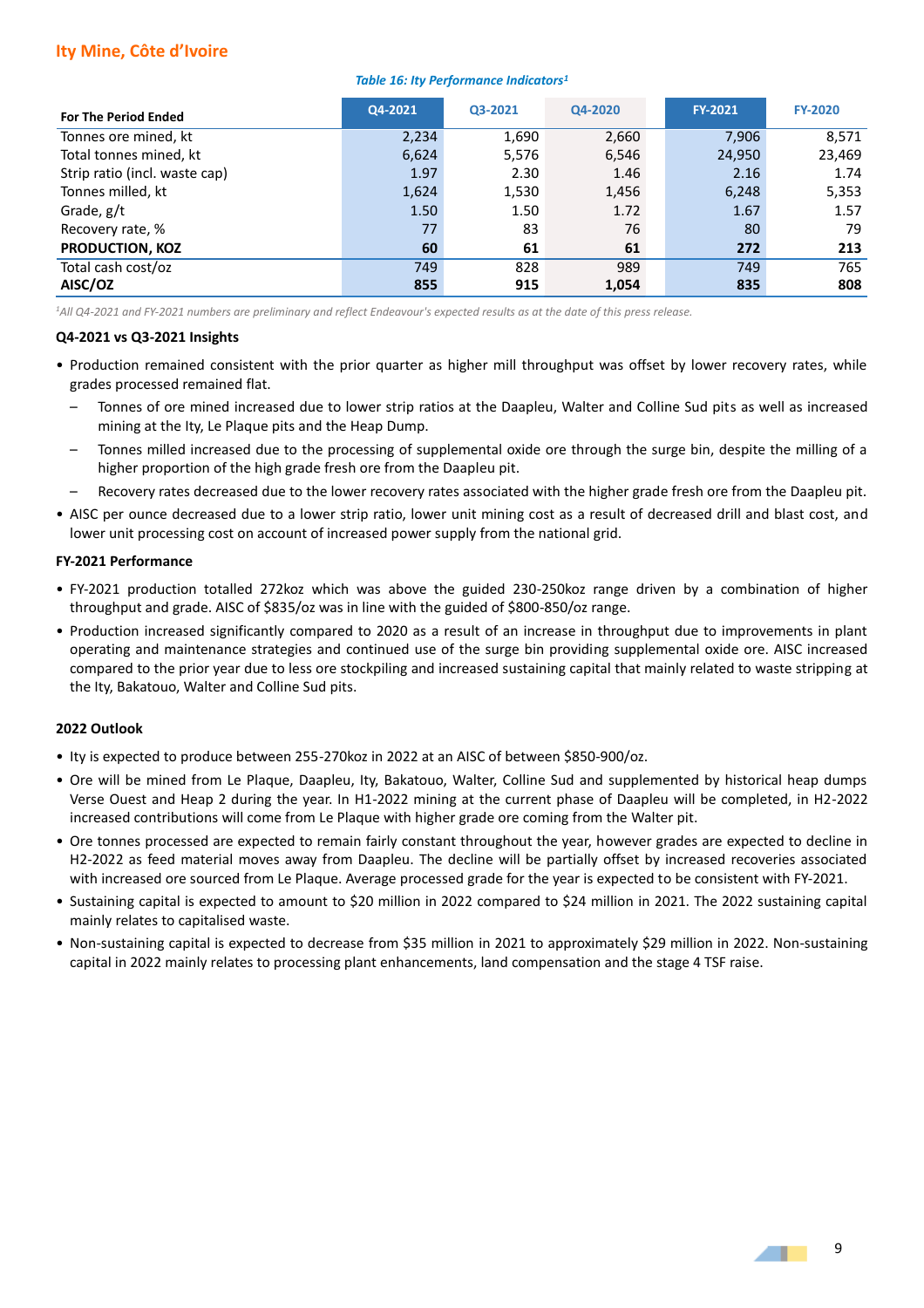## **Karma Mine, Burkina Faso**

#### *Table 17: Karma Performance Indicators<sup>1</sup>*

| <b>For The Period Ended</b>   | Q4-2021 | Q3-2021 | Q4-2020 | <b>FY-2021</b> | <b>FY-2020</b> |
|-------------------------------|---------|---------|---------|----------------|----------------|
| Tonnes ore mined, kt          | 1,182   | 1,393   | 1,253   | 5,071          | 4,781          |
| Total tonnes mined, kt        | 4,553   | 4,972   | 5,012   | 20,883         | 19,158         |
| Strip ratio (incl. waste cap) | 2.85    | 2.57    | 3.00    | 3.12           | 3.01           |
| Tonnes stacked, kt            | 1,246   | 1,264   | 1,327   | 5,157          | 4,871          |
| Grade, g/t                    | 0.79    | 0.70    | 0.78    | 0.78           | 0.84           |
| Recovery rate, %              | 69      | 64      | 72      | 67             | 77             |
| <b>PRODUCTION, KOZ</b>        | 20      | 21      | 28      | 88             | 98             |
| Total cash cost/oz            | 1,295   | 1,258   | 1,103   | 1,186          | 956            |
| AISC/OZ                       | 1,300   | 1,259   | 1,132   | 1,195          | 1,007          |

*<sup>1</sup>All Q4-2021 and FY-2021 numbers are preliminary and reflect Endeavour's expected results as at the date of this press release.*

#### **Q4-2021 vs Q3-2021 Insights**

- Production remained flat despite the improved average grade and recovery rates as the stacking rate slightly decreased and gold in circuit increased due to higher grade ore being stacked late in the quarter.
	- Total tonnes mined decreased slightly. Ore tonnes were mainly sourced from GG1 and the newly commissioned higher grade Rambo West pit.
	- The stacked grade increased slightly with the introduction of the newly commissioned higher grade ore from Rambo West Pit late in the quarter.
	- Gold recovery rate increased due to the benefit of ore from Rambo West Pit, which offset the GG1 ore and its associated lower recovery.
- AISC increased, mainly due to the drawdown of ore form stockpiles in Q4-2021, longer haul distances from the Rambo pit and higher sustaining capital related to capital spares purchases for the stacker system.

#### **FY-2021 Performance**

- FY-2021 production of 88koz was at the top end of the guided 80-90koz range, AISC of \$1,195/oz was below the lower end of the guided \$1,220-1,300/oz range due to lower than guided sustaining capital on account of lower waste cost capitalised and higher production.
- Production decreased in FY-2021 due to lower grades and recoveries from the higher proportion of transitional GG1 material stacked compared to the higher grade and associated recovery of the Kao North ore mined and stacked in FY-2020. AISC increased compared to FY-2020 due to the lower recoveries associated with GG1 ore and slightly higher unit mining and processing costs associated with the transitional ore from the GG1 pits.

## **2022 Outlook**

- Karma is expected to produce between 85-100koz in 2022 at AISC of \$1,200-1,250/oz.
- Mining activity is expected to focus on the GG1 and Rambo West pits in H1-2022 enabling a higher grade feed to be stacked and improved recoveries, before transitioning back to the Kao North pit in H2-2022.
- Sustaining capital expenditure is expected to be consistent with the \$1 million spend in 2021 at approximately \$1 million in 2022, comprised entirely of plant maintenance.
- Non-sustaining capital expenditure is expected to increase slightly, compared to the \$5 million spend in 2021, to approximately \$6 million in 2022, which mainly relates to the ongoing construction of new cells on the heap leach pad.

- 1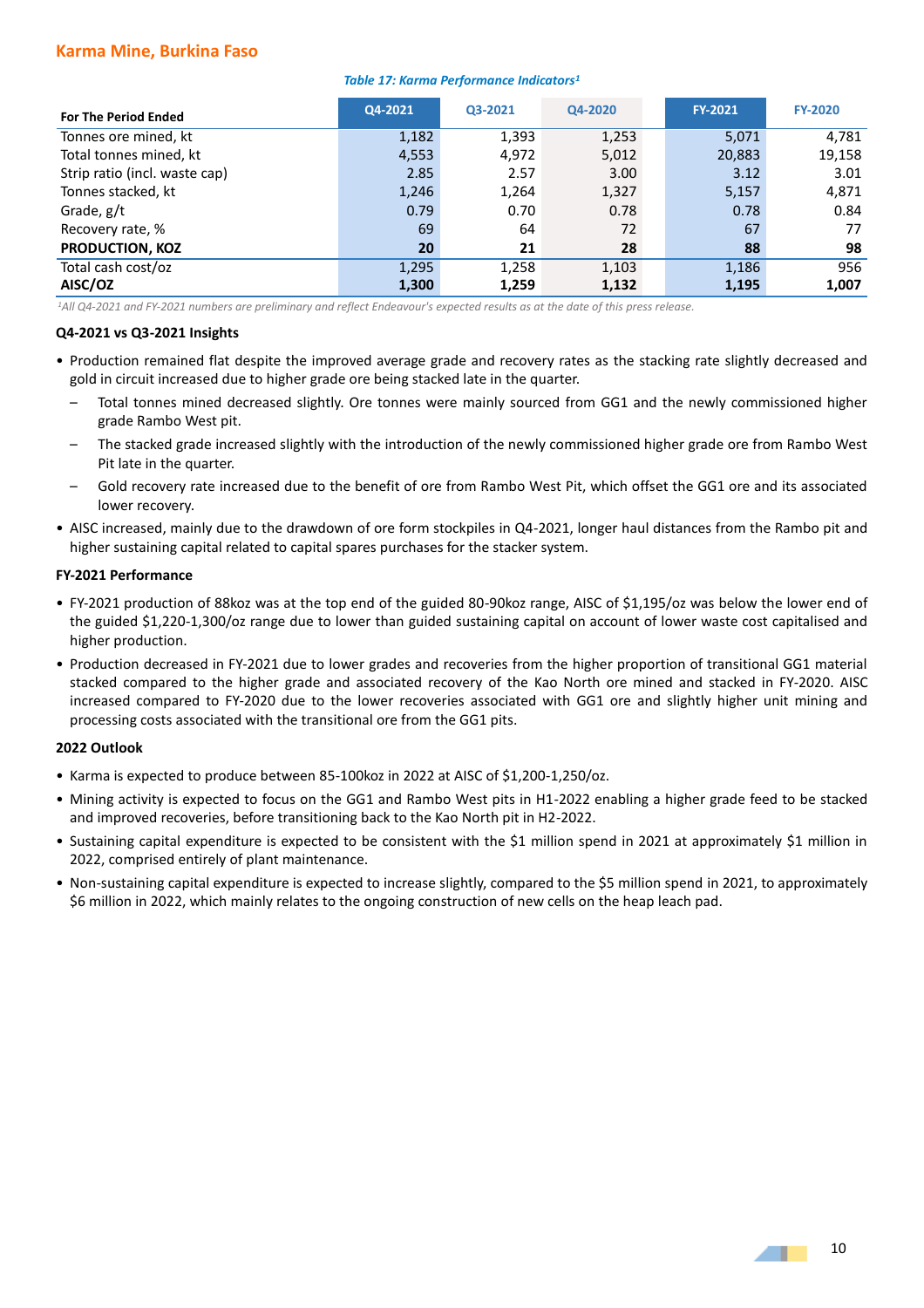## **Mana Mine, Burkina Faso**

#### *Table 18: Mana Performance Indicators<sup>1</sup>*

| <b>For The Period Ended</b>      | Q4-2021              | Q3-2021    | Q4-2020 | <b>FY-2021</b> | <b>FY-2020</b> |
|----------------------------------|----------------------|------------|---------|----------------|----------------|
| OP tonnes ore mined, kt          | 530                  | 592        | 435     | 2,025          | 900            |
| OP total tonnes mined, kt        | 2,695                | 5,114      | 9,227   | 23,529         | 15,642         |
| OP strip ratio (incl. waste cap) | 4.09                 | 7.64       | 20.21   | 10.62          | 16.38          |
| UG tonnes ore mined, kt          | 181                  | 199<br>215 |         | 838            | 412            |
| Tonnes milled, kt                | 651                  | 667<br>629 |         | 2,593          | 1,222          |
| Grade, $g/t$                     | 2.50<br>3.33<br>2.75 |            |         | 2.65           | 3.38           |
| Recovery rate, %                 | 93                   | 91         | 90      | 91             | 92             |
| <b>PRODUCTION, KOZ</b>           | 54                   | 49         | 61      | 205            | 121            |
| Total cash cost/oz               | 1,074                | 986        | 740     | 967            | 787            |
| AISC/OZ                          | 1,120                | 1,029      | 802     | 1,025          | 854            |

*<sup>1</sup>All Q4-2021 and FY-2021 numbers are preliminary and reflect Endeavour's expected results as at the date of this press release.*

#### **Q4-2021 vs Q3-2021 Insights**

- Production increased due to higher processed grade and plant recovery rate, which was partially offset by a slight decrease in plant throughput.
	- Total open pit tonnes mined decreased due to reduced mining activity at the bottom section of Wona South Stage 2 pit which is nearing completion. This was partly offset by mining higher grade ore from the Wona South Stage 3.
	- Total underground tonnes mined decreased due to increased waste and development mining activities at the Siou underground in order to increase the mining in stopes which delivered better grades. Total underground development metres slightly increased due to the commencement of development at the Wona underground mine, where two new portals were established.
	- Tonnes milled decreased due to a planned plant shutdown for mill relining.
	- The average processed grade increased due to better grades mined at Wona South Stage 3 as well as Siou underground.
	- Recovery rates increased slightly due to oxide materials from the Wona South Stage 3 pit.
- AISC increased due to higher unit mining costs as a result of mining in deeper elevation of the Wona South stage 2 open pit, no more classification of open pit waste extraction as non-sustaining capital given the pit is nearing completion, and higher processing costs due to planned mill maintenance. This was partially offset by decreased sustaining capital expenditure due to less development at Siou underground.

## **FY-2021 Performance**

- FY-2021 production totalled 205koz, significantly beating the guided 170-190koz range due to out-performance in mining of the Wona South open pit providing high grade feed to the processing plant and higher plant availability and capacity. This was partially offset by the lower grade. The AISC amounted to circa \$1,025/oz achieving the guided \$975-\$1,050/oz range.
- FY-2021 production increased by 83koz over the prior year due to the benefit of consolidating a full year of operations, strong plant performance and increased underground tonnes mined while the AISC increased by \$171/oz primarily due to higher underground mining costs due to the mining of ore at increased depth, which was partially offset by lower open pit mining costs.

#### **2022 Outlook**

- Following a strong out-performance in 2021, Mana is expected to produce between 170-190koz in 2022 at an AISC of \$1,000- 1,100/oz.
- Mining at Wona open pit is expected to conclude at the end of H1-2022, while in H2-2022 mill feed is expected to be sourced primarily from Siou underground whilst development progresses at Wona underground, where stope production will commence. Early mining activities at the Maoula satellite pit are expected to commence in late H2-2022.
- Mill throughout is expected to be lower in H2-2022 following the transition away from the Wona open pit. This is expected to be partially offset by supplemental feed from stockpiles and from Wona underground development in H2-2020 as well as slightly higher grades from Siou underground, while recovery rates are expected to remain strong.
- Sustaining capital expenditure is expected to decrease from \$13 million in 2021 to approximately \$7 million in 2022, with expenditure relating mainly to plant maintenance and equipment re-builds.
- Non-sustaining capital expenditure is expected to be consistent with 2021 at approximately \$40 million in 2022, with expenditure relating mainly to the Wona underground development and associated infrastructure as well as a TSF wall raise.

- 1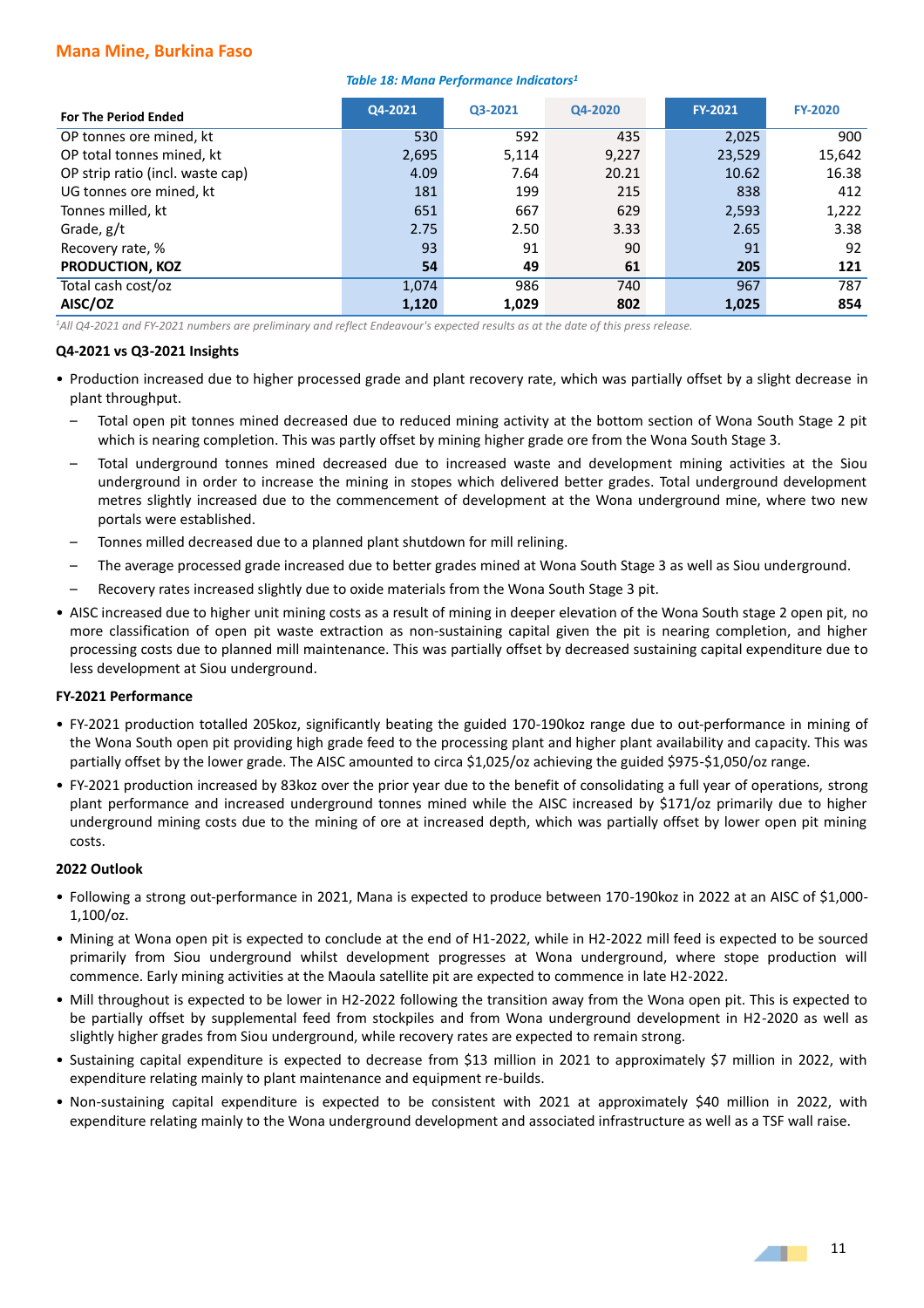# **Sabodala-Massawa Mine, Senegal**

| <b>For The Period Ended</b>   | Q4-2021 | Q3-2021 | Q4-2020 | <b>FY-2021</b> | <b>FY-2020</b> |
|-------------------------------|---------|---------|---------|----------------|----------------|
| Tonnes ore mined, kt          | 1,719   | 1,717   | n/a     | 6,603          | n/a            |
| Total tonnes mined, kt        | 12,789  | 11,515  | n/a     | 40,933         | n/a            |
| Strip ratio (incl. waste cap) | 6.44    | 5.71    | n/a     | 5.20           | n/a            |
| Tonnes milled, kt             | 1,081   | 1,079   | n/a     | 3,777          | n/a            |
| Grade, g/t                    | 3.41    | 3.32    | n/a     | 3.19           | n/a            |
| Recovery rate, %              | 90      | 90      | n/a     | 90             | n/a            |
| <b>PRODUCTION, KOZ</b>        | 105     | 106     | n/a     | 345            | n/a            |
| Total cash cost/oz            | 459     | 492     | n/a     | 508            | n/a            |
| AISC/OZ                       | 590     | 655     | n/a     | 645            | n/a            |

*<sup>1</sup>All Q4-2021 and FY-2021 numbers are preliminary and reflect Endeavour's expected results as at the date of this press release.*

#### **Q4-2021 vs Q3-2021 Insights**

- Production remained flat despite the increase in processed grade as gold in circuit increased while plant throughput and plant recovery remained consistent.
	- Total tonnes mined increased slightly due to the commissioning of additional mining fleet, while total tonnes of ore mined remained stable. Ore tonnes were mainly sourced from the Sofia North and Sofia Main pits, supplemented by ore from the Sabodala pit.
	- The average processed grade increased slightly due to the contribution of higher grade ore from the Sofia Main pit.
- AISC decreased due to a decrease in sustaining capital expenditures as additional heavy mobile fleet was purchased in the prior quarter.

#### **FY-2021 Performance**

• FY-2021 consolidated production, which comprises the period commencing on 10 February 2021, after the acquisition of Teranga, amounted to 345koz, beating the guided 310-330koz range, while AISC amounted to circa \$645/oz, also beating the guided \$690-740/oz range, due to the strong performance driven by higher throughput at higher grades.

#### **Plant Expansion**

- The Massawa deposit is being integrated into the Sabodala mine through a two-phased approach, as outlined in the 2020 prefeasibility study ("PFS"). Phase 1 of the plant expansion, which was completed in Q4-2021, will facilitate processing of an increased proportion of high grade, free-milling Massawa ore through the existing Sabodala processing plant.
- Phase 1 of the plant expansion included the installation of a number of work packages, which include an additional electrowinning cell, a carbon regeneration kiln, an acid wash and elution circuit, a new leach tank, and a gravity circuit, were completed in Q4-2021.
- A total of \$14 million was incurred for the Phase 1 plant expansion, which was completed below the budget of \$20 million, the majority of which was incurred following the acquisition of Sabodala-Massawa on 10 February 2021.
- Phase 2 of the expansion will add an additional processing circuit designed to process the high grade refractory ore from the Massawa deposit. The resource update published on 17 January 2022 will be incorporated into the DFS, which is scheduled to be published in late Q1-2022.

#### **2022 Outlook**

- Sabodala-Massawa is expected to produce between 360-375koz in 2022 at an AISC of \$675-725/oz.
- Ore will be primarily sourced from the Sofia North pit, with supplemental feed coming from the Sabodala pit in H1-2022 and from Massawa Central and Massawa North in H2-2022. Processed grades are expected to decline, particularly in H1-2022 due to lower grade supplemental feed, while mill throughput rates and recovery rates are expected to remain similar to 2021.
- As expected, sustaining capital expenditure is expected to increase from approximately \$50 million in 2021 (only the consolidated portion) to \$63 million in 2022, with costs in 2022 related mainly to capitalised waste, fleet re-builds and continued investment in new mining equipment, in addition to accounting for an increased production profile.
- Non-sustaining capital expenditure in 2022 is expected to remain flat at approximately \$34 million, with 2022 capital expenditures related mainly to the ongoing Sabodala relocation construction cost plus infrastructure and establishment works for the Massawa pits.
- Growth capital expenditure is expected to be \$3 million for the completion of the new leach tank at the Sabodala-Massawa plant and the overhead powerline to Massawa. Following the completion of the DFS for the Sabodala-Massawa Phase 2 expansion in Q1-2022, further detail on the growth capital spend for the project will be provided.

**ALL**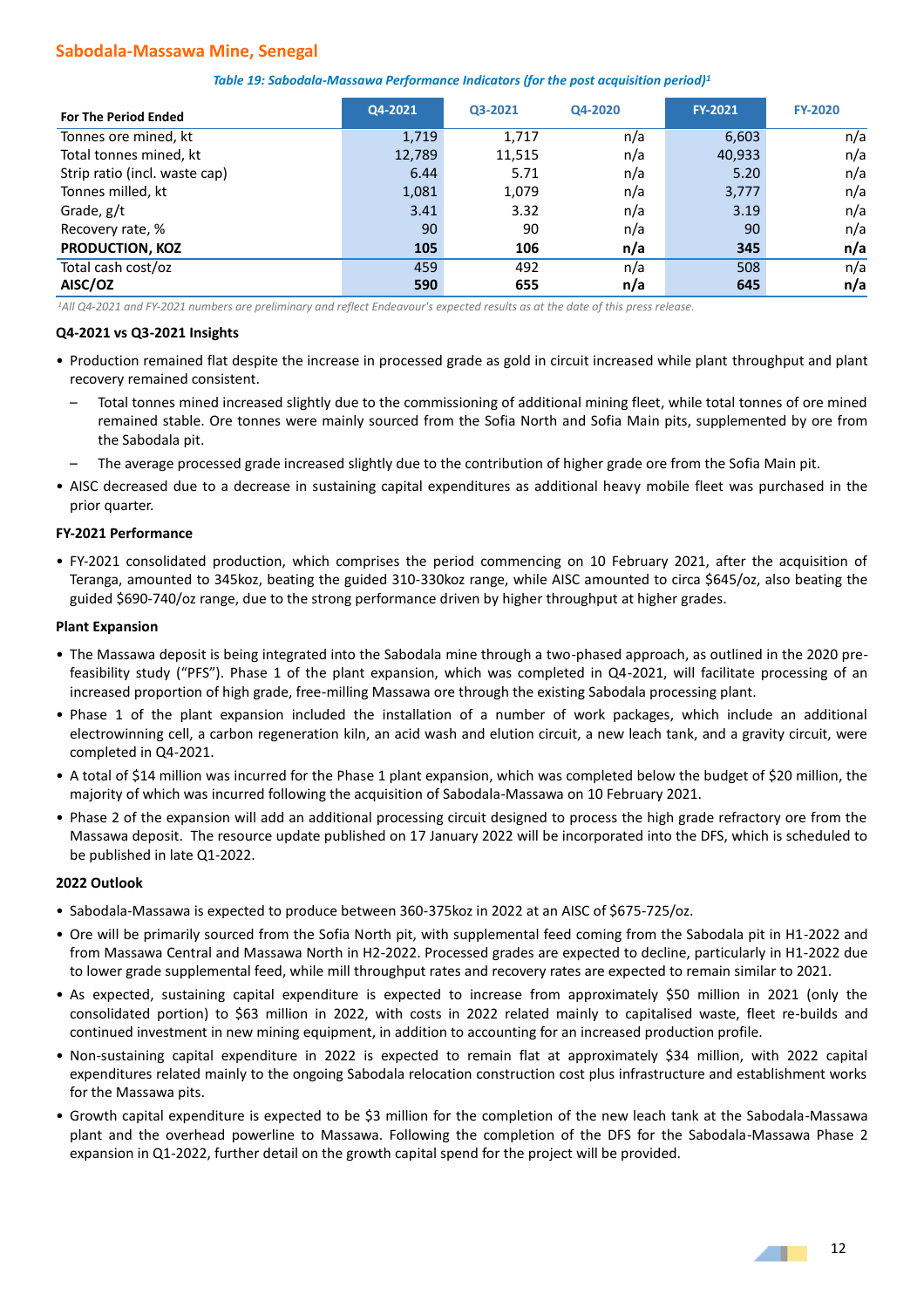## **Wahgnion Mine, Burkina Faso**

| Table 20: Wahgnion Performance Indicators (for the post acquisition period) <sup>1</sup> |  |  |  |  |  |
|------------------------------------------------------------------------------------------|--|--|--|--|--|
|------------------------------------------------------------------------------------------|--|--|--|--|--|

| <b>For The Period Ended</b>   | Q4-2021 | Q3-2021 | Q4-2020 | <b>FY-2021</b> | <b>FY-2020</b> |
|-------------------------------|---------|---------|---------|----------------|----------------|
| Tonnes ore mined, kt          | 1,054   | 917     | n/a     | 3,807          | n/a            |
| Total tonnes mined, kt        | 8,965   | 6,154   | n/a     | 27,185         | n/a            |
| Strip ratio (incl. waste cap) | 7.51    | 5.71    | n/a     | 6.14           | n/a            |
| Tonnes milled, kt             | 959     | 809     | n/a     | 3,322          | n/a            |
| Grade, g/t                    | 1.64    | 1.40    | n/a     | 1.43           | n/a            |
| Recovery rate, %              | 92      | 93      | n/a     | 94             | n/a            |
| <b>PRODUCTION, KOZ</b>        | 47      | 34      | n/a     | 147            | n/a            |
| Total cash cost/oz            | 961     | 983     | n/a     | 916            | n/a            |
| AISC/OZ                       | 1,065   | 1,097   | n/a     | 995            | n/a            |

*<sup>1</sup>All Q4-2021 and FY-2021 numbers are preliminary and reflect Endeavour's expected results as at the date of this press release.*

#### **Q4-2021 vs Q3-2021 Insights**

- Production increased due to increased plant throughput and higher processed grade while the plant recovery rate remained stable.
	- Total tonnes mined increased due to increased production rates following the end of the wet season and the upgraded contractor mining fleet allowing operations to run more efficiently. Ore tonnes were mainly sourced from Nogbele North and South pits, which were primarily oxide materials that were supplemented by mostly fresh materials from the Fourkoura pits.
	- Tonnes milled increased due to increased mill throughput attributable to the ore feed being dryer following the end of the wet season and a higher proportion of oxide ore being processed.
	- The average processed grade increased due to higher grades sourced from Nogbele and Fourkoura pits.
- AISC decreased due to lower sustaining capital as well as lower unit mining and processing costs due to higher tonnes mined and milled, and higher ounces sold.

#### **FY-2021 Performance**

• FY-2021 consolidated production, which comprises the period commencing on 10 February 2021 after the acquisition of Teranga, amounted to 147koz and achieved the mid-point of the guided 140-155koz range, while the AISC amount to circa \$995/oz achieving near the top end of the guided \$940-990/oz range.

#### **2022 Outlook**

- Wahgnion is expected to produce between 140-150koz in 2022 at an AISC of \$1,050-1,150/oz.
- Ore will be primarily sourced from the Nogbele North and Fourkoura pits, with supplemental feed coming from the Nogbele South pits in H1-2022. In H2-2022, greater volumes of ore are expected to be sourced from the Nogbele North pits while ore sourced from Fourkoura pits is expected to remain steady throughout the year. Mill throughput rates are expected to decrease marginally in 2022 while process grades are expected to decline in line with the life of mine schedule.
- Sustaining capital expenditure is expected to increase from circa \$12 million in 2021 (only the consolidated portion) to approximately \$20 million in 2022, with costs in 2022 mainly related to waste extraction and equipment re-builds.
- Non-sustaining capital expenditure is expected to decrease from circa \$28 million in 2021 (only the consolidated portion) to approximately \$23 million in 2022, with 2022 costs related mainly to infrastructure required to expand site operations, including the Samavogo haul road, and community projects.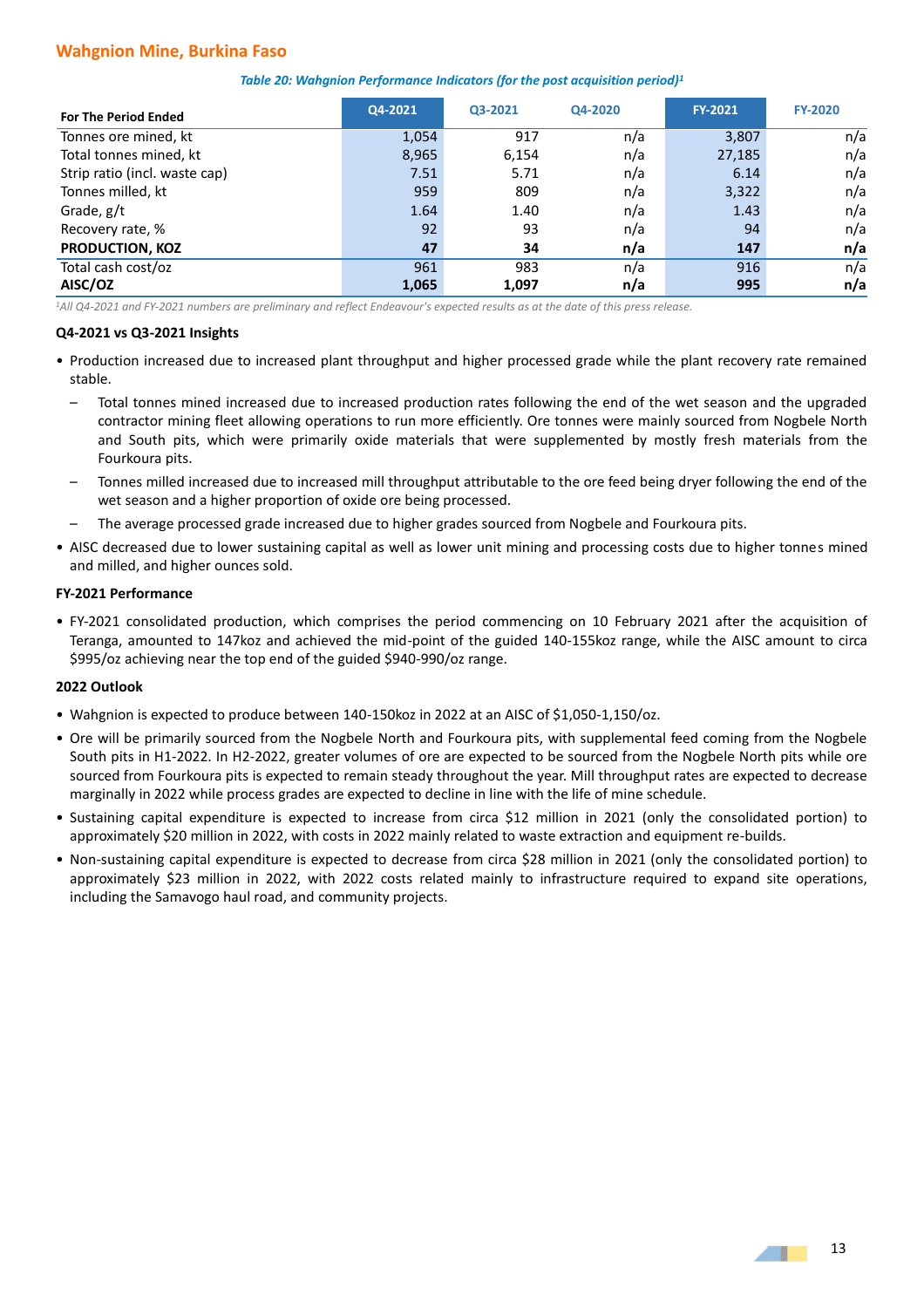# **CONFERENCE CALL AND LIVE WEBCAST**

The full year 2021 financial results will be published on 17 March 2022. Management will host a conference call and webcast on Thursday 17 March, at 8:30 am ET / 1:30 pm GMT to discuss the Company's financial results.

The conference call and webcast are scheduled at: 5:30am in Vancouver 8:30am in Toronto and New York 1:30pm in London 9:30pm in Hong Kong and Perth

The webcast can be accessed through the following link: https://edge.media-server.com/mmc/p/qiyvu222

Analysts and investors are also invited to participate and ask questions using the dial-in numbers below: International: +44 (0) 207 192 8338 North American toll-free: +1 877 870 9135 UK toll-free: +44 (0) 800 279 6619

Confirmation Code: 8775588

The conference call and webcast will be available for playback on Endeavour's website.

# **QUALIFIED PERSONS**

Clinton Bennett, Endeavour's VP Metallurgy and Process Improvement - a Fellow of the Australasian Institute of Mining and Metallurgy, is a "Qualified Person" as defined by National Instrument 43-101 - Standards of Disclosure for Mineral Projects ("NI 43-101") and has reviewed and approved the technical information in this news release.

# **CONTACT INFORMATION**

## **Martino De Ciccio**

VP – Strategy & Investor Relations +44 203 640 8665 mdeciccio@endeavourmining.com

## **Brunswick Group LLP in London**

Carole Cable, Partner +44 7974 982 458 ccable@brunswickgroup.com

## **Vincic Advisors in Toronto**

John Vincic, Principal +1 (647) 402 6375 john@vincicadvisors.com

# **ABOUT ENDEAVOUR MINING PLC**

*Endeavour is one of the world's senior gold producers and the largest in West Africa, with operating assets across Senegal, Cote d'Ivoire and Burkina Faso and a strong portfolio of advanced development projects and exploration assets in the highly prospective Birimian Greenstone Belt across West Africa.* 

*A member of the World Gold Council, Endeavour is committed to the principles of responsible mining and delivering sustainable* value to its employees, stakeholders and the communities where it operates. Endeavour is listed on the London Stock Exchange *and the Toronto Stock Exchange, under the symbol EDV.*

*For more information, please visit www.endeavourmining.com.*

# **CAUTIONARY STATEMENT ON FORWARD-LOOKING INFORMATION**

This document contains "forward-looking statements" within the meaning of applicable securities laws. All statements, other than statements of historical fact, are "forward-looking statements", including but not limited to, statements with respect to Endeavour's plans and operating performance, the estimation of mineral reserves and resources, the timing and amount of estimated future production, costs of future production, future capital expenditures, the success of exploration activities, the anticipated timing for the payment of a shareholder dividend and statements with respect to future dividends payable to the Company's shareholders, the completion of studies, mine life and any potential extensions, the future price of gold and the share

14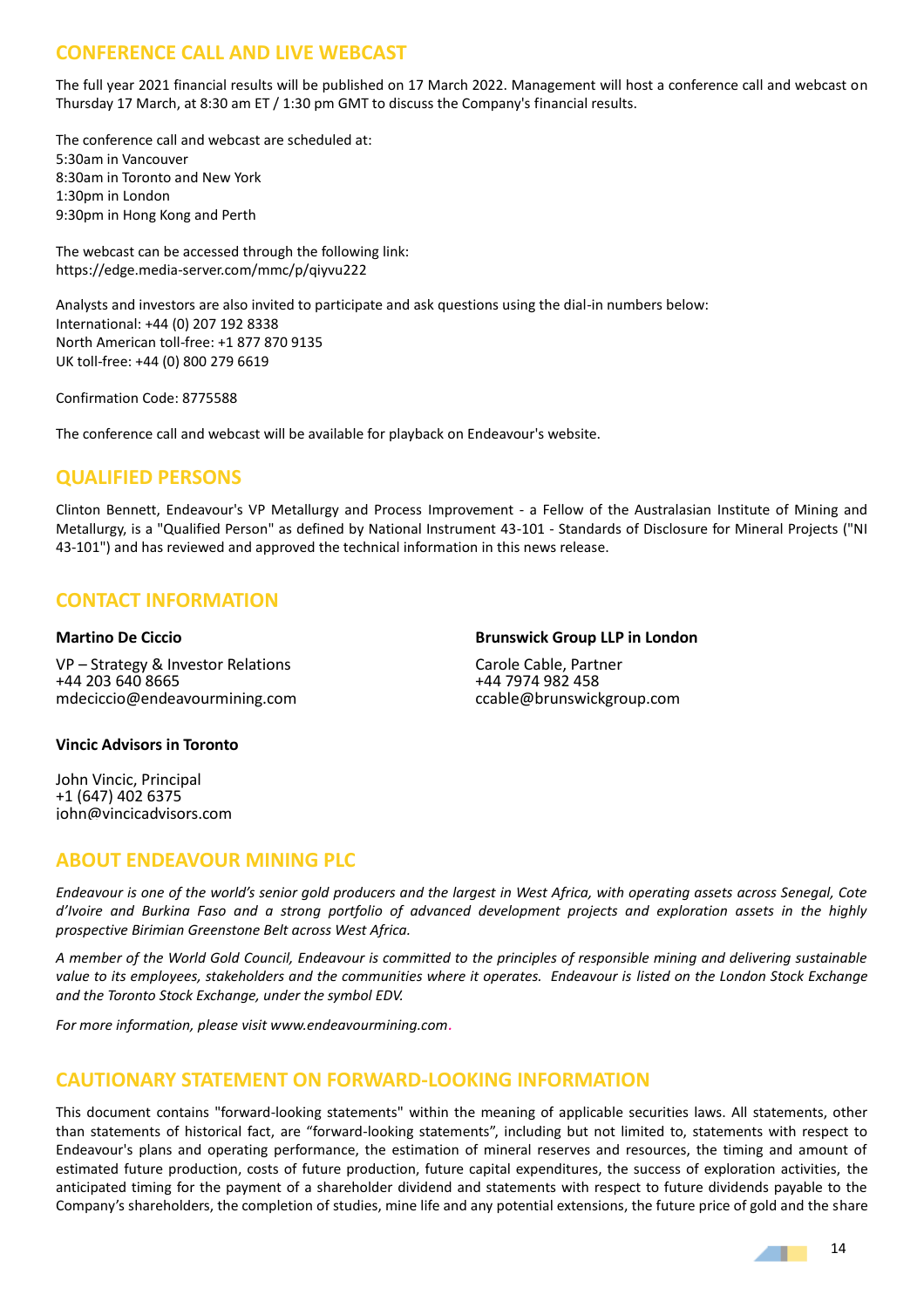buyback programme. Generally, these forward-looking statements can be identified by the use of forward-looking terminology such as "expects", "expected", "budgeted", "forecasts", "anticipates", believes", "plan", "target", "opportunities", "objective", "assume", "intention", "goal", "continue", "estimate", "potential", "strategy", "future", "aim", "may", "will", "can", "could", "would" and similar expressions.

Forward-looking statements, while based on management's reasonable estimates, projections and assumptions at the date the statements are made, are subject to risks and uncertainties that may cause actual results to be materially different from those expressed or implied by such forward-looking statements, including but not limited to: risks related to the successful integration of acquisitions or completion of divestitures; risks related to international operations; risks related to general economic conditions and the impact of credit availability on the timing of cash flows and the values of assets and liabilities based on projected future cash flows; Endeavour's financial results, cash flows and future prospects being consistent with Endeavour expectations in amounts sufficient to permit sustained dividend payments; the completion of studies on the timelines currently expected, and the results of those studies being consistent with Endeavour's current expectations; actual results of current exploration activities; production and cost of sales forecasts for Endeavour meeting expectations; unanticipated reclamation expenses; changes in project parameters as plans continue to be refined; fluctuations in prices of metals including gold; fluctuations in foreign currency exchange rates; increases in market prices of mining consumables; possible variations in ore reserves, grade or recovery rates; failure of plant, equipment or processes to operate as anticipated; extreme weather events, natural disasters, supply disruptions, power disruptions, accidents, pit wall slides, labour disputes, title disputes, claims and limitations on insurance coverage and other risks of the mining industry; delays in the completion of development or construction activities; changes in national and local government legislation, regulation of mining operations, tax rules and regulations and changes in the administration of laws, policies and practices in the jurisdictions in which Endeavour operates; disputes, litigation, regulatory proceedings and audits; adverse political and economic developments in countries in which Endeavour operates, including but not limited to acts of war, terrorism, sabotage, civil disturbances, non-renewal of key licenses by government authorities, or the expropriation or nationalisation of any of Endeavour's property; risks associated with illegal and artisanal mining; environmental hazards; and risks associated with new diseases, epidemics and pandemics, including the effects and potential effects of the global Covid-19 pandemic.

Although Endeavour has attempted to identify important factors that could cause actual results to differ materially from those contained in forward-looking statements, there may be other factors that cause results not to be as anticipated, estimated or intended. There can be no assurance that such statements will prove to be accurate, as actual results and future events could differ materially from those anticipated in such statements. Accordingly, readers should not place undue reliance on forwardlooking statements. Please refer to Endeavour's most recent Annual Information Form filed under its profile at www.sedar.com for further information respecting the risks affecting Endeavour and its business. The declaration and payment of future dividends and the amount of any such dividends will be subject to the determination of the Board of Directors, in its sole and absolute discretion, taking into account, among other things, economic conditions, business performance, financial condition, growth plans, expected capital requirements, compliance with the Company's constating documents, all applicable laws, including the rules and policies of any applicable stock exchange, as well as any contractual restrictions on such dividends, including any agreements entered into with lenders to the Company, and any other factors that the Board of Directors deems appropriate at the relevant time. There can be no assurance that any dividends will be paid at the intended rate or at all in the future.

- 1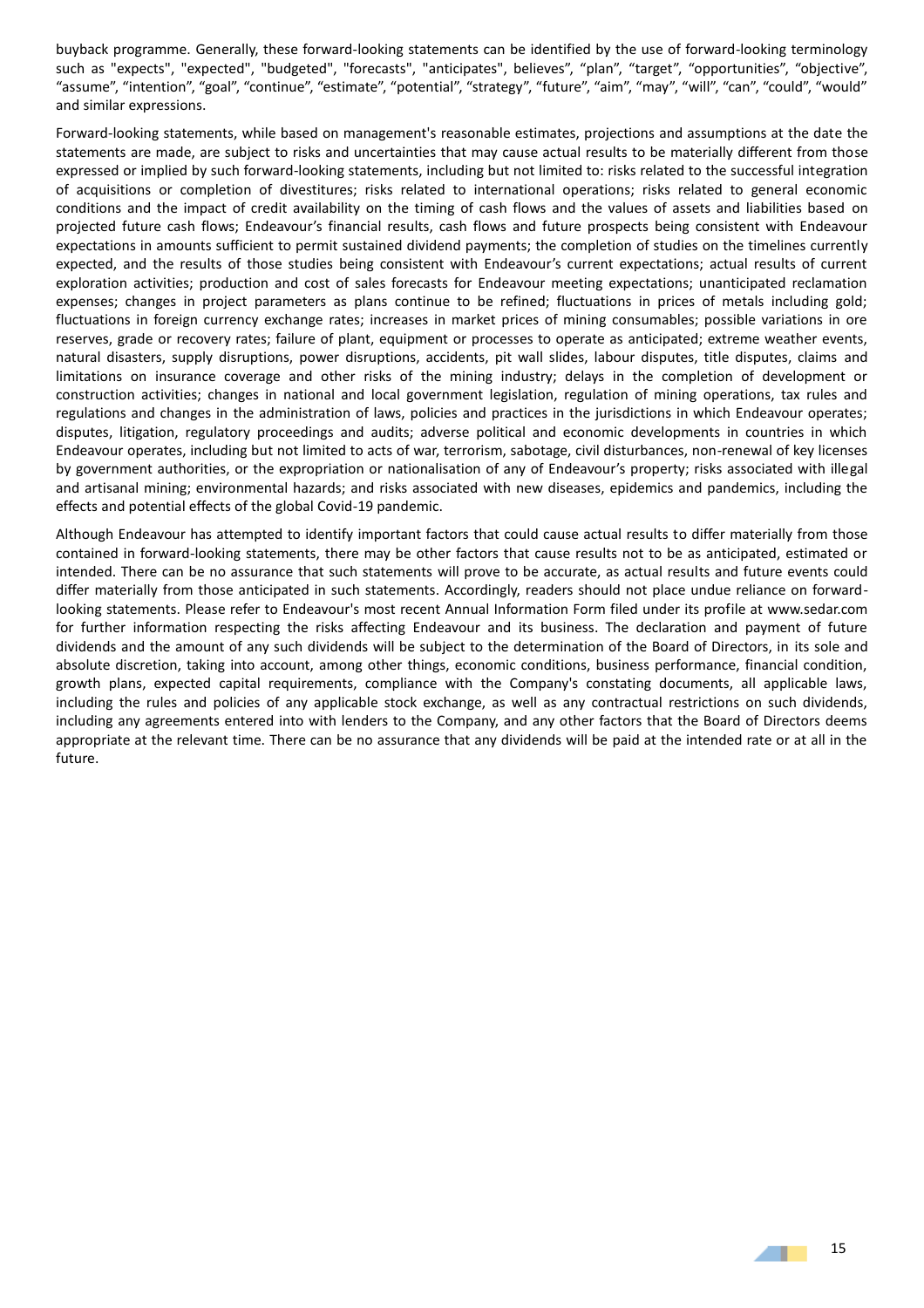# **CAUTIONARY STATEMENTS REGARDING 2021 PRODUCTION AND AISC**

Whether or not expressly stated, all figures contained in this press release including production and AISC levels are preliminary and reflect our expected 2021 results as of the date of this press release. Actual reported fourth quarter and 2021 results are subject to management's final review, as well as audit by the company's independent accounting firm, and may vary significantly from those expectations because of a number of factors, including, without limitation, additional or revised information, and changes in accounting standards or policies, or in how those standards are applied. The fourth quarter and 2021 AISC include expected amounts for year-end accrual and working capital adjustments. Endeavour will provide additional discussion and analysis and other important information about its 2021 production and AISC levels when it reports actual results.

# **NON-GAAP MEASURES**

Some of the indicators used by Endeavour in this press release represent non-GAAP financial measures, including "all-in sustaining cost", "net debt", "EBITDA", "adjusted EBITDA", "net debt/adjusted EBITDA", "total cash cost per ounce", and "sustaining and non-sustaining capital expenditures". These measures are presented as they can provide useful information to assist investors with their evaluation of the pro forma performance. Since the non-GAAP performance measures listed herein do not have any standardized definition and they may not be comparable to similar measures presented by other companies. Accordingly, they are intended to provide additional information and should not be considered in isolation or as a substitute for measures of performance prepared in accordance with GAAP. Please refer to the non-GAAP measures section of the Company's most recently filed Management Report for a reconciliation of the non-GAAP financial measures used in this press release.

**Corporate Office: 5 Young St, Kensington, London W8 5EH, UK**

41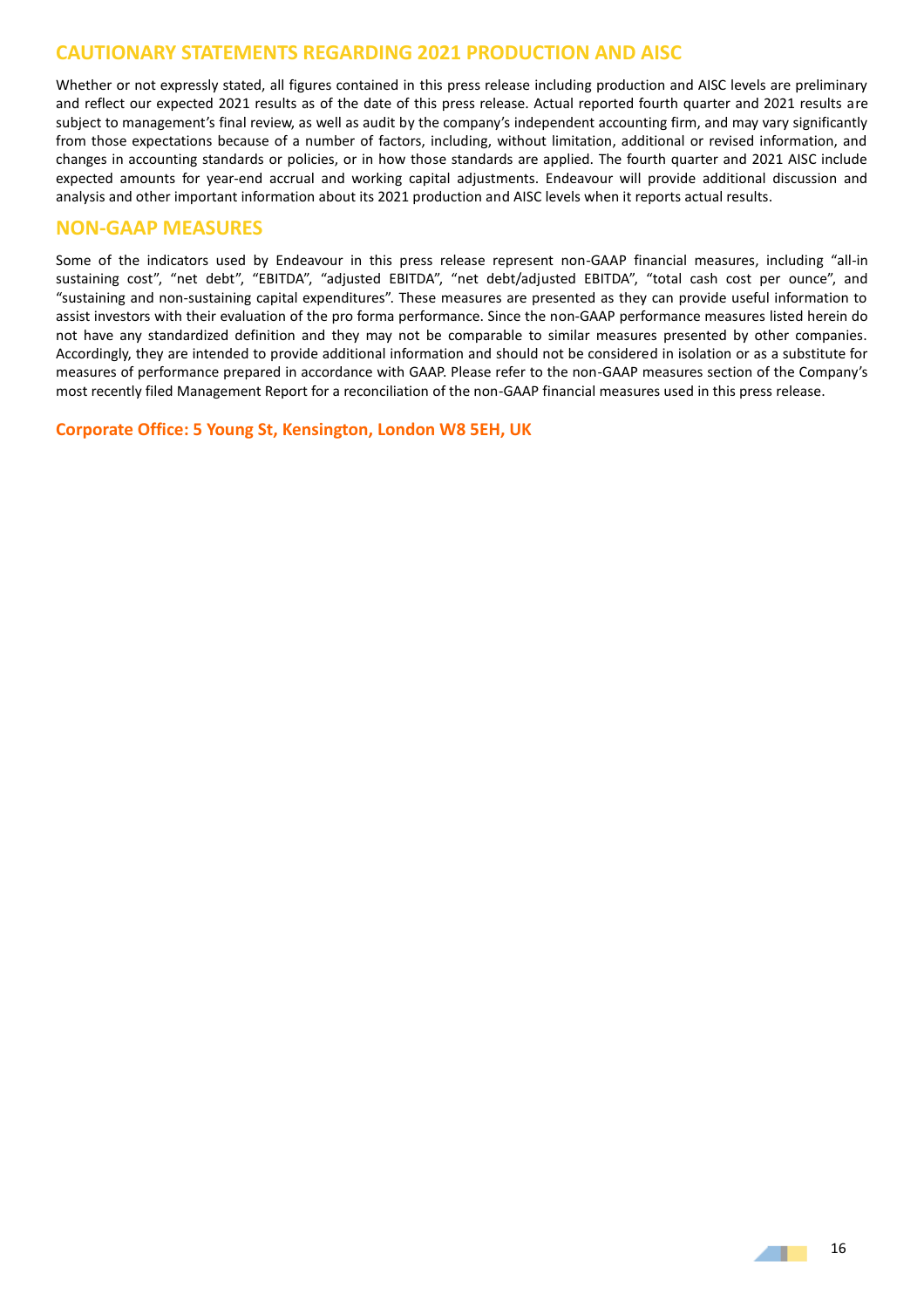# **APPENDIX 1: PRODUCTION AND AISC BY MINE<sup>2</sup>**

#### **ON A QUARTERLY BASIS**

|                                      |                   | <b>AGBAOU</b>            |                                | <b>ITY</b> |         |             | <b>KARMA</b> |         |                 | <b>HOUNDÉ</b> |                          |         | <b>MANA</b> |         |         | <b>BOUNGOU</b> |         |
|--------------------------------------|-------------------|--------------------------|--------------------------------|------------|---------|-------------|--------------|---------|-----------------|---------------|--------------------------|---------|-------------|---------|---------|----------------|---------|
| (on a $100\%$ basis)                 |                   | Q4-2020                  | Q4-2021                        | Q3-2021    | Q4-2020 | $Q4 - 2021$ | Q3-2021      | Q4-2020 | $\log 4 - 2021$ | Q3-2021       | Q4-2020                  | Q4-2021 | Q3-2021     | Q4-2020 | Q4-2021 | Q3-2021        | Q4-2020 |
| <b>Physicals</b>                     |                   |                          |                                |            |         |             |              |         |                 |               |                          |         |             |         |         |                |         |
| Total tonnes mined – OP <sup>1</sup> | 000t              | 4,383                    | 6,624                          | 5,576      | 6,546   | 4,553       | 4,972        | 5,012   | 12,297          | 11,966        | 10,741                   | 2,695   | 5,114       | 9,227   | 4,294   | 7,126          | 2,240   |
| Total ore tonnes – OP                | 000t              | 433                      | 2,234                          | 1,690      | 2,660   | 1,182       | 1,393        | 1,253   | 777             | 596           | 2,120                    | 530     | 592         | 435     | 301     | 539            | 335     |
| OP strip ratio <sup>1</sup> (total)  | W:t ore           | 9.13                     | 1.97                           | 2.30       | 1.46    | 2.85        | 2.57         | 3.00    | 14.83           | 19.07         | 4.07                     | 4.09    | 7.64        | 20.21   | 13.27   | 12.22          | 5.69    |
| Total ore tonnes – UG                | 000t              | $\overline{\phantom{m}}$ | $\qquad \qquad \longleftarrow$ |            |         | _           |              |         |                 |               | $\overline{\phantom{m}}$ | 181     | 199         | 215     | -       |                |         |
| Total tonnes milled                  | 000t              | 691                      | 1,624                          | 1,530      | 1,456   | 1,246       | 1,264        | 1,327   | 1,226           | 1,142         | 1,117                    | 651     | 667         | 629     | 352     | 349            | 333     |
| Average gold grade milled            | g/t               | 1.37                     | 1.50                           | 1.50       | 1.72    | 0.79        | 0.70         | 0.78    | 2.05            | 2.11          | 3.06                     | 2.75    | 2.50        | 3.33    | 3.36    | 3.76           | 6.92    |
| Recovery rate                        | $\%$              | 93 %                     | 77%                            | 83%        | 76%     | 69%         | 64%          | 72%     | 94%             | 92%           | 94%                      | 93%     | 91%         | 90%     | 95%     | 95%            | 96%     |
| Gold ounces produced                 | oz                | 28,379                   | 59,969                         | 61,494     | 60,547  | 20,465      | 20,567       | 27,901  | 77,260          | 70,209        | 101,367                  | 53,840  | 49,101      | 61,422  | 34,920  | 40,844         | 63,939  |
| Gold sold                            | OZ.               | 27,152                   | 57,963                         | 63,403     | 50,983  | 19,763      | 20,693       | 26,859  | 73,340          | 75,381        | 101,512                  | 52,339  | 48,762      | 55,897  | 33,836  | 41,286         | 65,371  |
| <b>Cash Cost Details</b>             |                   |                          |                                |            |         |             |              |         |                 |               |                          |         |             |         |         |                |         |
| Total cash cost                      | $\frac{1}{2}$ /oz | 1,001                    | 749                            | 828        | 989     | 1,295       | 1,258        | 1,103   | 684             | 631           | 541                      | 1,074   | 986         | 740     | 777     | 717            | 513     |
| <b>Mine-level AISC</b>               | $5/\text{o}z$     | 1,066                    | 855                            | 915        | 1,054   | 1,300       | 1,259        | 1,132   | 875             | 921           | 612                      | 1,120   | 1,029       | 802     | 825     | 800            | 532     |

|                                        |               | SABODALA-MASSAWA |         | <b>WAHGNION</b> |         |  |
|----------------------------------------|---------------|------------------|---------|-----------------|---------|--|
| (on a 100% basis)                      |               | Q4-2021          | Q3-2021 | Q4-2021         | Q3-2021 |  |
| <b>Physicals</b>                       |               |                  |         |                 |         |  |
| Total tonnes mined $-$ OP <sup>1</sup> | 000t          | 12,789           | 11,515  | 8,965           | 6,154   |  |
| Total ore tonnes – OP                  | 000t          | 1,719            | 1,717   | 1,054           | 917     |  |
| OP strip ratio <sup>1</sup> (total)    | W:t ore       | 6.44             | 5.71    | 7.51            | 5.71    |  |
| Total ore tonnes – UG                  | 000t          |                  |         |                 |         |  |
| Total tonnes milled                    | 000t          | 1,081            | 1,079   | 959             | 809     |  |
| Average gold grade milled              | g/t           | 3.41             | 3.32    | 1.64            | 1.40    |  |
| Recovery rate                          | %             | 90%              | 90%     | 92%             | 93%     |  |
| Gold ounces produced                   | <b>OZ</b>     | 104,563          | 105,913 | 47,237          | 34,145  |  |
| Gold sold                              | ΟZ            | 106,768          | 107,547 | 46,057          | 35,360  |  |
| <b>Cash Cost Details</b>               |               |                  |         |                 |         |  |
| Total cash cost                        | $5$ /oz       | 459              | 492     | 961             | 983     |  |
| <b>Mine-level AISC</b>                 | $5/\text{oz}$ | 590              | 655     | 1,065           | 1,097   |  |

<sup>1</sup> Includes waste capitalized. <sup>2</sup> This is a non-GAAP measure. Refer to the non-GAAP measure section of the most recent Management Report. All Q4-2021 and FY-2021 numbers are preliminary and reflect our expected results a *of this press release.*